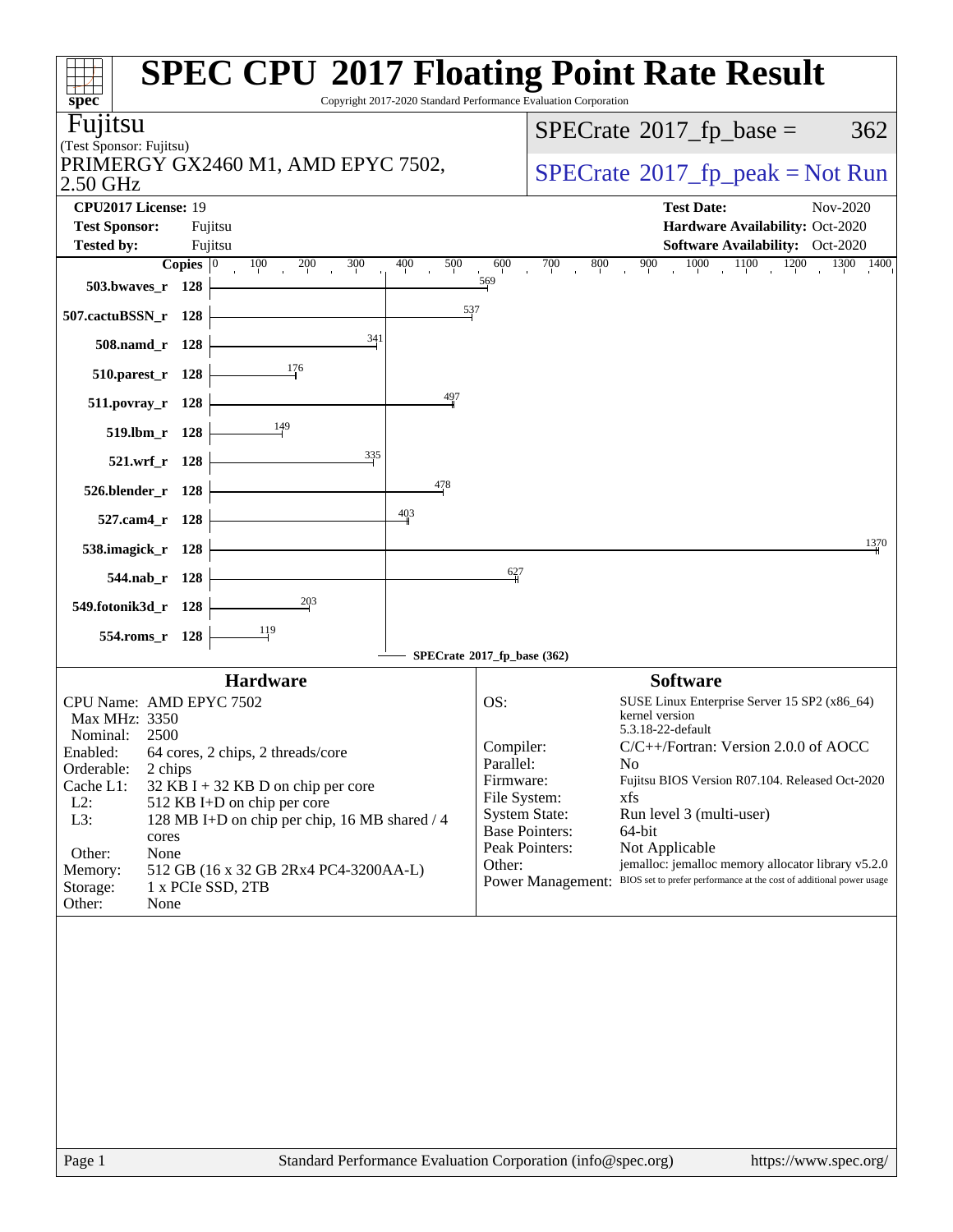Copyright 2017-2020 Standard Performance Evaluation Corporation

### Fujitsu

**[spec](http://www.spec.org/)**

 $+\ +$ 

(Test Sponsor: Fujitsu) PRIMERGY GX2460 M1, AMD EPYC 7502,  $\vert$  [SPECrate](http://www.spec.org/auto/cpu2017/Docs/result-fields.html#SPECrate2017fppeak)®[2017\\_fp\\_peak = N](http://www.spec.org/auto/cpu2017/Docs/result-fields.html#SPECrate2017fppeak)ot Run

 $SPECTate$ <sup>®</sup>[2017\\_fp\\_base =](http://www.spec.org/auto/cpu2017/Docs/result-fields.html#SPECrate2017fpbase) 362

### 2.50 GHz

**[Test Sponsor:](http://www.spec.org/auto/cpu2017/Docs/result-fields.html#TestSponsor)** Fujitsu **[Hardware Availability:](http://www.spec.org/auto/cpu2017/Docs/result-fields.html#HardwareAvailability)** Oct-2020

**[Tested by:](http://www.spec.org/auto/cpu2017/Docs/result-fields.html#Testedby)** Fujitsu **Fugital Exception Contract Contract Contract Contract Contract Contract Contract Contract Contract Contract Contract Contract Contract Contract Contract Contract Contract Contract Contract Contract Co** 

**[CPU2017 License:](http://www.spec.org/auto/cpu2017/Docs/result-fields.html#CPU2017License)** 19 **[Test Date:](http://www.spec.org/auto/cpu2017/Docs/result-fields.html#TestDate)** Nov-2020

**[Results Table](http://www.spec.org/auto/cpu2017/Docs/result-fields.html#ResultsTable)**

|                                         |               |                |                | <b>Base</b>    |            |                |       | <b>Peak</b>   |                |              |                |              |                |              |
|-----------------------------------------|---------------|----------------|----------------|----------------|------------|----------------|-------|---------------|----------------|--------------|----------------|--------------|----------------|--------------|
| <b>Benchmark</b>                        | <b>Copies</b> | <b>Seconds</b> | Ratio          | <b>Seconds</b> | Ratio      | <b>Seconds</b> | Ratio | <b>Copies</b> | <b>Seconds</b> | <b>Ratio</b> | <b>Seconds</b> | <b>Ratio</b> | <b>Seconds</b> | <b>Ratio</b> |
| 503.bwayes r                            | 128           | 2252           | 570            | 2254           | 569        |                |       |               |                |              |                |              |                |              |
| 507.cactuBSSN r                         | 128           | 301            | 538            | 302            | 537        |                |       |               |                |              |                |              |                |              |
| 508.namd_r                              | 128           | 356            | 341            | 356            | 341        |                |       |               |                |              |                |              |                |              |
| 510.parest_r                            | 128           | 1895           | 177            | 1907           | 176        |                |       |               |                |              |                |              |                |              |
| 511.povray_r                            | 128           | 597            | 501            | 602            | <u>497</u> |                |       |               |                |              |                |              |                |              |
| $519.1$ bm r                            | 128           | 908            | 149            | 908            | 149        |                |       |               |                |              |                |              |                |              |
| $521$ .wrf r                            | 128           | 857            | 335            | 857            | 335        |                |       |               |                |              |                |              |                |              |
| 526.blender_r                           | 128           | 408            | 478            | 407            | 479        |                |       |               |                |              |                |              |                |              |
| $527$ .cam $4r$                         | 128           | 550            | 407            | 555            | 403        |                |       |               |                |              |                |              |                |              |
| 538.imagick_r                           | 128           | 233            | 1370           | 232            | 1370       |                |       |               |                |              |                |              |                |              |
| $544$ .nab_r                            | 128           | 341            | 631            | 344            | 627        |                |       |               |                |              |                |              |                |              |
| 549.fotonik3d r                         | 128           | 2455           | 203            | 2454           | 203        |                |       |               |                |              |                |              |                |              |
| $554$ .roms_r                           | 128           | 1698           | 120            | 1712           | <b>119</b> |                |       |               |                |              |                |              |                |              |
| $SPECrate^{\circ}2017$ fp base =<br>362 |               |                |                |                |            |                |       |               |                |              |                |              |                |              |
| $SPECrate^{\circ}2017$ fp peak =        |               |                | <b>Not Run</b> |                |            |                |       |               |                |              |                |              |                |              |

Results appear in the [order in which they were run](http://www.spec.org/auto/cpu2017/Docs/result-fields.html#RunOrder). Bold underlined text [indicates a median measurement.](http://www.spec.org/auto/cpu2017/Docs/result-fields.html#Median)

### **[Compiler Notes](http://www.spec.org/auto/cpu2017/Docs/result-fields.html#CompilerNotes)**

The AMD64 AOCC Compiler Suite is available at <http://developer.amd.com/amd-aocc/>

### **[Submit Notes](http://www.spec.org/auto/cpu2017/Docs/result-fields.html#SubmitNotes)**

The config file option 'submit' was used. 'numactl' was used to bind copies to the cores. See the configuration file for details.

### **[Operating System Notes](http://www.spec.org/auto/cpu2017/Docs/result-fields.html#OperatingSystemNotes)**

'ulimit -s unlimited' was used to set environment stack size 'ulimit -l 2097152' was used to set environment locked pages in memory limit

runcpu command invoked through numactl i.e.: numactl --interleave=all runcpu <etc>

Set dirty\_ratio=8 to limit dirty cache to 8% of memory Set swappiness=1 to swap only if necessary Set zone\_reclaim\_mode=1 to free local node memory and avoid remote memory sync then drop\_caches=3 to reset caches before invoking runcpu

**(Continued on next page)**

| Standard Performance Evaluation Corporation (info@spec.org)<br>Page 2<br>https://www.spec.org/ |  |
|------------------------------------------------------------------------------------------------|--|
|------------------------------------------------------------------------------------------------|--|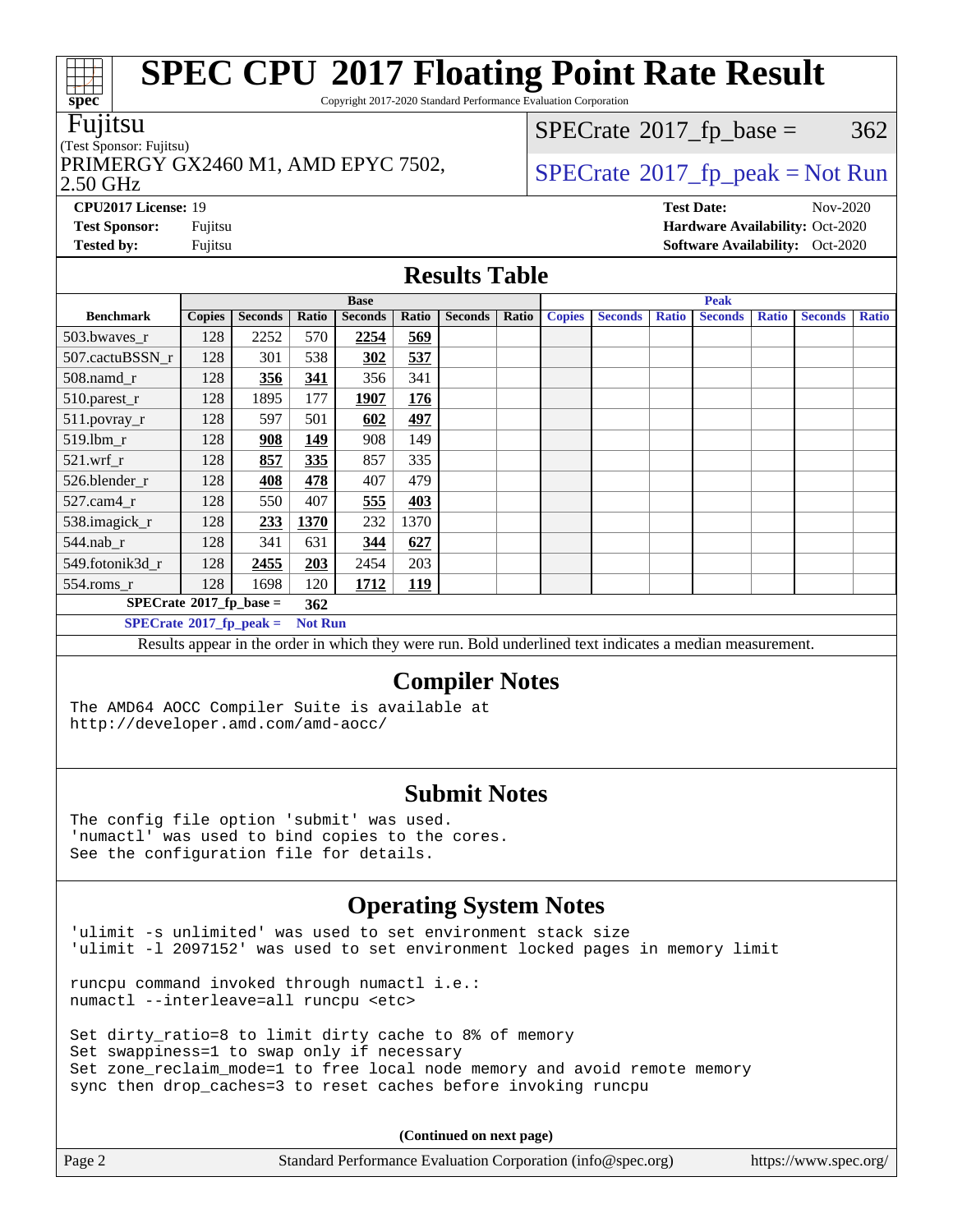Copyright 2017-2020 Standard Performance Evaluation Corporation

### Fujitsu

**[spec](http://www.spec.org/)**

(Test Sponsor: Fujitsu) PRIMERGY GX2460 M1, AMD EPYC 7502,  $\vert$  [SPECrate](http://www.spec.org/auto/cpu2017/Docs/result-fields.html#SPECrate2017fppeak) 2017 fp peak = Not Run

 $SPECTate@2017_fp\_base = 362$ 

2.50 GHz

**[CPU2017 License:](http://www.spec.org/auto/cpu2017/Docs/result-fields.html#CPU2017License)** 19 **[Test Date:](http://www.spec.org/auto/cpu2017/Docs/result-fields.html#TestDate)** Nov-2020 **[Test Sponsor:](http://www.spec.org/auto/cpu2017/Docs/result-fields.html#TestSponsor)** Fujitsu **[Hardware Availability:](http://www.spec.org/auto/cpu2017/Docs/result-fields.html#HardwareAvailability)** Oct-2020 **[Tested by:](http://www.spec.org/auto/cpu2017/Docs/result-fields.html#Testedby)** Fujitsu **[Software Availability:](http://www.spec.org/auto/cpu2017/Docs/result-fields.html#SoftwareAvailability)** Oct-2020

## **[Operating System Notes \(Continued\)](http://www.spec.org/auto/cpu2017/Docs/result-fields.html#OperatingSystemNotes)**

dirty\_ratio, swappiness, zone\_reclaim\_mode and drop caches were all set using privileged echo (e.g. echo 1 > /proc/sys/vm/swappiness).

Transparent huge pages set to 'always' for this run (OS default)

### **[Environment Variables Notes](http://www.spec.org/auto/cpu2017/Docs/result-fields.html#EnvironmentVariablesNotes)**

Environment variables set by runcpu before the start of the run: LD\_LIBRARY\_PATH = "/home/benchmark/speccpu/amd\_rate\_aocc200\_rome\_C\_lib/64;/home/benchmark/

 speccpu/amd\_rate\_aocc200\_rome\_C\_lib/32:" MALLOC\_CONF = "retain:true"

## **[General Notes](http://www.spec.org/auto/cpu2017/Docs/result-fields.html#GeneralNotes)**

Binaries were compiled on a system with 2x AMD EPYC 7601 CPU + 512GB Memory using Fedora 26

NA: The test sponsor attests, as of date of publication, that CVE-2017-5754 (Meltdown) is mitigated in the system as tested and documented. Yes: The test sponsor attests, as of date of publication, that CVE-2017-5753 (Spectre variant 1) is mitigated in the system as tested and documented. Yes: The test sponsor attests, as of date of publication, that CVE-2017-5715 (Spectre variant 2) is mitigated in the system as tested and documented.

jemalloc: configured and built with GCC v9.1.0 in Ubuntu 19.04 with -O3 -znver2 -flto jemalloc 5.2.0 is available here: <https://github.com/jemalloc/jemalloc/releases/download/5.2.0/jemalloc-5.2.0.tar.bz2>

## **[Platform Notes](http://www.spec.org/auto/cpu2017/Docs/result-fields.html#PlatformNotes)**

 BIOS configuration: cTDP = 200 Determinism Slider = Power Package Power Limit = 200 SVM Mode = Disabled

 Sysinfo program /home/benchmark/speccpu/bin/sysinfo Rev: r6365 of 2019-08-21 295195f888a3d7edb1e6e46a485a0011 running on localhost Sun Aug 23 03:06:25 2020

 SUT (System Under Test) info as seen by some common utilities. For more information on this section, see <https://www.spec.org/cpu2017/Docs/config.html#sysinfo>

**(Continued on next page)**

| Page 3<br>Standard Performance Evaluation Corporation (info@spec.org) | https://www.spec.org/ |
|-----------------------------------------------------------------------|-----------------------|
|-----------------------------------------------------------------------|-----------------------|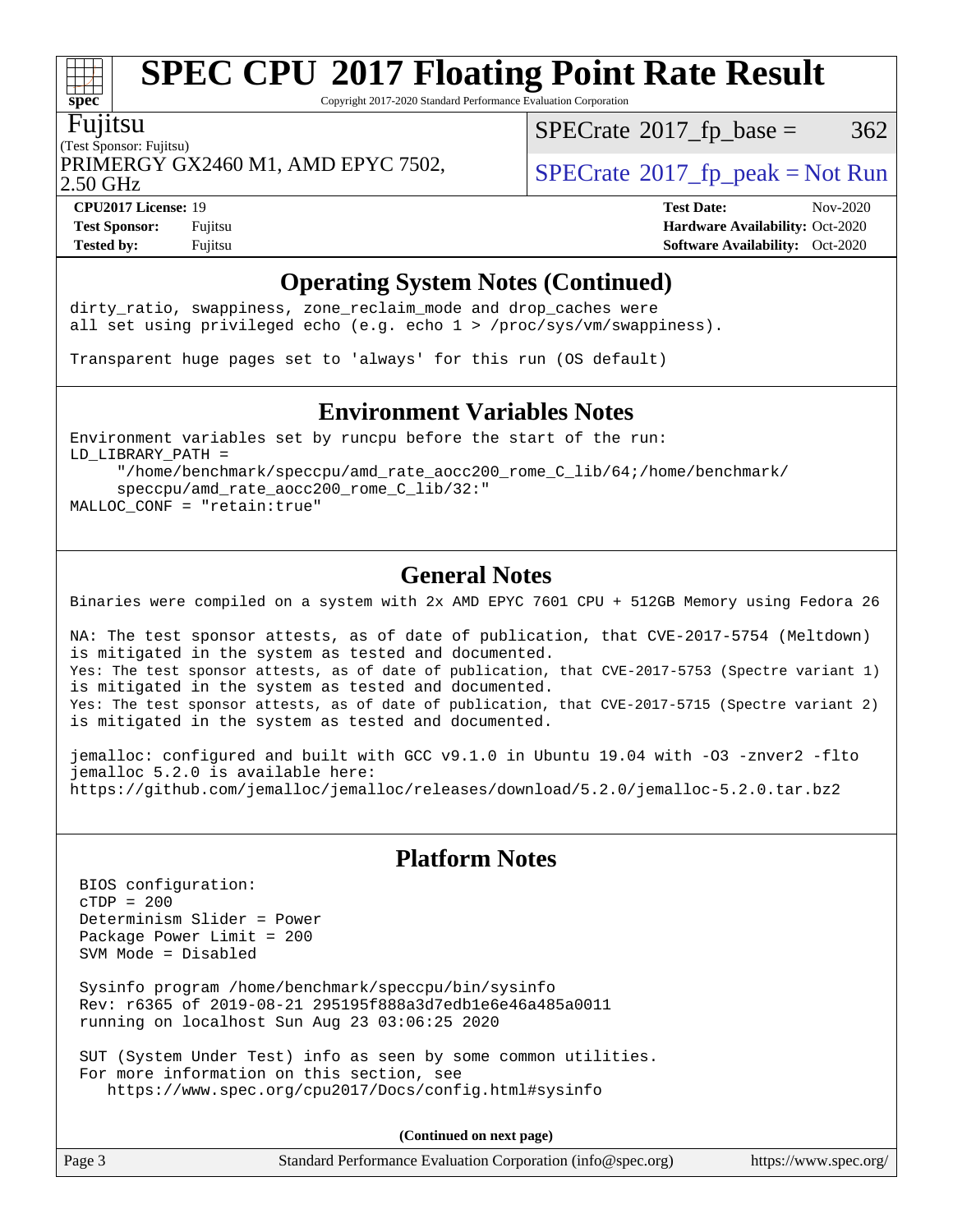Copyright 2017-2020 Standard Performance Evaluation Corporation

**[spec](http://www.spec.org/)** Fujitsu

#### (Test Sponsor: Fujitsu) 2.50 GHz PRIMERGY GX2460 M1, AMD EPYC 7502,  $\vert$  [SPECrate](http://www.spec.org/auto/cpu2017/Docs/result-fields.html#SPECrate2017fppeak) [2017\\_fp\\_peak = N](http://www.spec.org/auto/cpu2017/Docs/result-fields.html#SPECrate2017fppeak)ot Run

 $SPECTate@2017_fp\_base = 362$ 

**[Tested by:](http://www.spec.org/auto/cpu2017/Docs/result-fields.html#Testedby)** Fujitsu **[Software Availability:](http://www.spec.org/auto/cpu2017/Docs/result-fields.html#SoftwareAvailability)** Oct-2020

**[CPU2017 License:](http://www.spec.org/auto/cpu2017/Docs/result-fields.html#CPU2017License)** 19 **[Test Date:](http://www.spec.org/auto/cpu2017/Docs/result-fields.html#TestDate)** Nov-2020 **[Test Sponsor:](http://www.spec.org/auto/cpu2017/Docs/result-fields.html#TestSponsor)** Fujitsu **[Hardware Availability:](http://www.spec.org/auto/cpu2017/Docs/result-fields.html#HardwareAvailability)** Oct-2020

### **[Platform Notes \(Continued\)](http://www.spec.org/auto/cpu2017/Docs/result-fields.html#PlatformNotes)**

| From /proc/cpuinfo                                            |                                                                                    |                       |  |  |  |
|---------------------------------------------------------------|------------------------------------------------------------------------------------|-----------------------|--|--|--|
| model name : AMD EPYC 7502 32-Core Processor                  |                                                                                    |                       |  |  |  |
| 2                                                             | "physical id"s (chips)                                                             |                       |  |  |  |
| 128 "processors"                                              |                                                                                    |                       |  |  |  |
|                                                               | cores, siblings (Caution: counting these is hw and system dependent. The following |                       |  |  |  |
|                                                               | excerpts from /proc/cpuinfo might not be reliable. Use with caution.)              |                       |  |  |  |
| cpu cores $: 32$                                              |                                                                                    |                       |  |  |  |
| siblings : 64                                                 |                                                                                    |                       |  |  |  |
|                                                               | physical 0: cores 0 1 2 3 4 5 6 7 8 9 10 11 12 13 14 15 16 17 18 19 20 21 22 23 24 |                       |  |  |  |
| 25 26 27 28 29 30 31                                          |                                                                                    |                       |  |  |  |
|                                                               | physical 1: cores 0 1 2 3 4 5 6 7 8 9 10 11 12 13 14 15 16 17 18 19 20 21 22 23 24 |                       |  |  |  |
| 25 26 27 28 29 30 31                                          |                                                                                    |                       |  |  |  |
|                                                               |                                                                                    |                       |  |  |  |
| From 1scpu:                                                   |                                                                                    |                       |  |  |  |
| Architecture:                                                 | x86_64                                                                             |                       |  |  |  |
| $CPU$ op-mode(s):                                             | 32-bit, 64-bit                                                                     |                       |  |  |  |
| Byte Order:                                                   | Little Endian                                                                      |                       |  |  |  |
| Address sizes:                                                | 43 bits physical, 48 bits virtual                                                  |                       |  |  |  |
| CPU(s):                                                       | 128                                                                                |                       |  |  |  |
| On-line CPU(s) list: $0-127$                                  |                                                                                    |                       |  |  |  |
| Thread(s) per core:                                           | 2<br>32                                                                            |                       |  |  |  |
| $Core(s)$ per socket:                                         | $\overline{2}$                                                                     |                       |  |  |  |
| Socket(s):                                                    | 8                                                                                  |                       |  |  |  |
| NUMA node(s):<br>Vendor ID:                                   | AuthenticAMD                                                                       |                       |  |  |  |
|                                                               | 23                                                                                 |                       |  |  |  |
| CPU family:<br>Model:                                         | 49                                                                                 |                       |  |  |  |
| Model name:                                                   | AMD EPYC 7502 32-Core Processor                                                    |                       |  |  |  |
|                                                               | $\Omega$                                                                           |                       |  |  |  |
| Stepping:<br>CPU MHz:                                         | 1718.651                                                                           |                       |  |  |  |
| $CPU$ max $MHz$ :                                             | 2500.0000                                                                          |                       |  |  |  |
| CPU min MHz:                                                  | 1500.0000                                                                          |                       |  |  |  |
| BogoMIPS:                                                     | 4990.62                                                                            |                       |  |  |  |
| Virtualization:                                               | AMD-V                                                                              |                       |  |  |  |
| L1d cache:                                                    | 32K                                                                                |                       |  |  |  |
| Lli cache:                                                    | 32K                                                                                |                       |  |  |  |
| $L2$ cache:                                                   | 512K                                                                               |                       |  |  |  |
| L3 cache:                                                     | 16384K                                                                             |                       |  |  |  |
| NUMA node0 CPU(s): 0-7,64-71<br>NUMA node1 CPU(s): 8-15,72-79 |                                                                                    |                       |  |  |  |
|                                                               |                                                                                    |                       |  |  |  |
| NUMA node2 $CPU(s): 16-23,80-87$                              |                                                                                    |                       |  |  |  |
| NUMA node3 CPU(s):                                            | $24 - 31, 88 - 95$                                                                 |                       |  |  |  |
| NUMA node4 CPU(s):                                            | $32 - 39, 96 - 103$                                                                |                       |  |  |  |
| NUMA node5 CPU(s):                                            | $40 - 47, 104 - 111$                                                               |                       |  |  |  |
| NUMA node6 CPU(s):                                            | $48 - 55, 112 - 119$                                                               |                       |  |  |  |
| NUMA node7 CPU(s):                                            | $56 - 63, 120 - 127$                                                               |                       |  |  |  |
|                                                               |                                                                                    |                       |  |  |  |
| (Continued on next page)                                      |                                                                                    |                       |  |  |  |
| Page 4                                                        | Standard Performance Evaluation Corporation (info@spec.org)                        | https://www.spec.org/ |  |  |  |
|                                                               |                                                                                    |                       |  |  |  |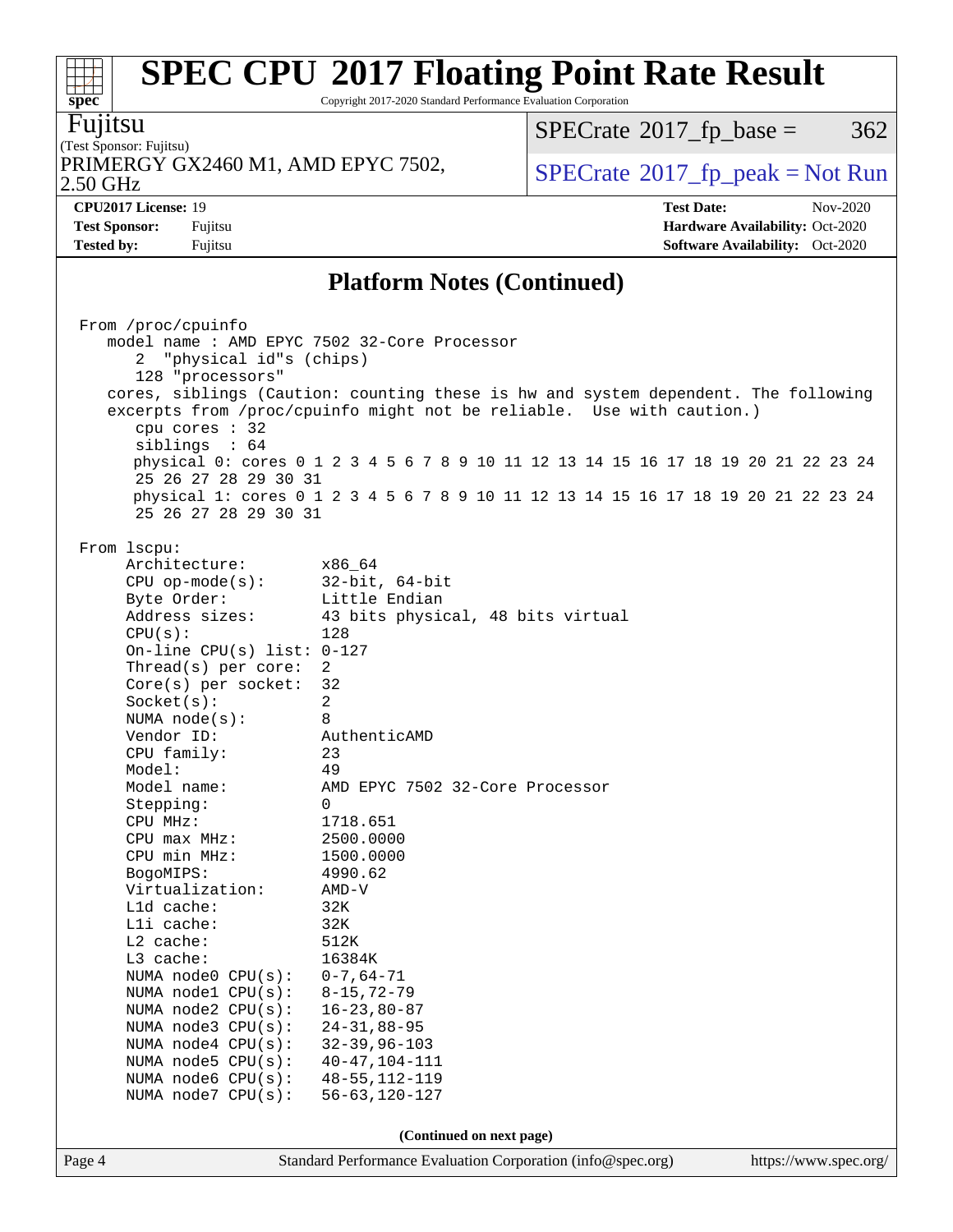Copyright 2017-2020 Standard Performance Evaluation Corporation

 $\Gamma$ <sub>st</sub>  $\Gamma$   $\Gamma$ Fujitsu

**[spec](http://www.spec.org/)**

 $\pm$ 

| rest Sponsor: Fujitsu)             |  |
|------------------------------------|--|
| PRIMERGY GX2460 M1, AMD EPYC 7502, |  |
| ) 50 GH <sub>7</sub>               |  |

 $SPECTate@2017_fp\_base = 362$ 

#### 2.50 GHz

**[Tested by:](http://www.spec.org/auto/cpu2017/Docs/result-fields.html#Testedby)** Fujitsu **[Software Availability:](http://www.spec.org/auto/cpu2017/Docs/result-fields.html#SoftwareAvailability)** Oct-2020

 $SPECTate@2017_fp\_peak = Not Run$ 

**[CPU2017 License:](http://www.spec.org/auto/cpu2017/Docs/result-fields.html#CPU2017License)** 19 **[Test Date:](http://www.spec.org/auto/cpu2017/Docs/result-fields.html#TestDate)** Nov-2020 **[Test Sponsor:](http://www.spec.org/auto/cpu2017/Docs/result-fields.html#TestSponsor)** Fujitsu **[Hardware Availability:](http://www.spec.org/auto/cpu2017/Docs/result-fields.html#HardwareAvailability)** Oct-2020

### **[Platform Notes \(Continued\)](http://www.spec.org/auto/cpu2017/Docs/result-fields.html#PlatformNotes)**

Flags: fpu vme de pse tsc msr pae mce cx8 apic sep mtrr pge mca cmov pat pse36 clflush mmx fxsr sse sse2 ht syscall nx mmxext fxsr\_opt pdpe1gb rdtscp lm constant\_tsc rep\_good nopl nonstop\_tsc cpuid extd\_apicid aperfmperf pni pclmulqdq monitor ssse3 fma cx16 sse4\_1 sse4\_2 movbe popcnt aes xsave avx f16c rdrand lahf\_lm cmp\_legacy svm extapic cr8\_legacy abm sse4a misalignsse 3dnowprefetch osvw ibs skinit wdt tce topoext perfctr\_core perfctr\_nb bpext perfctr\_llc mwaitx cpb cat\_l3 cdp\_l3 hw\_pstate sme ssbd mba sev ibrs ibpb stibp vmmcall fsgsbase bmi1 avx2 smep bmi2 cqm rdt\_a rdseed adx smap clflushopt clwb sha\_ni xsaveopt xsavec xgetbv1 xsaves cqm\_llc cqm\_occup\_llc cqm\_mbm\_total cqm\_mbm\_local clzero irperf xsaveerptr wbnoinvd arat npt lbrv svm\_lock nrip\_save tsc\_scale vmcb\_clean flushbyasid decodeassists pausefilter pfthreshold avic v\_vmsave\_vmload vgif umip rdpid overflow\_recov succor smca /proc/cpuinfo cache data cache size : 512 KB From numactl --hardware WARNING: a numactl 'node' might or might not correspond to a physical chip. available: 8 nodes (0-7) node 0 cpus: 0 1 2 3 4 5 6 7 64 65 66 67 68 69 70 71 node 0 size: 64246 MB node 0 free: 63947 MB node 1 cpus: 8 9 10 11 12 13 14 15 72 73 74 75 76 77 78 79 node 1 size: 64473 MB node 1 free: 64015 MB node 2 cpus: 16 17 18 19 20 21 22 23 80 81 82 83 84 85 86 87 node 2 size: 64507 MB node 2 free: 64205 MB node 3 cpus: 24 25 26 27 28 29 30 31 88 89 90 91 92 93 94 95 node 3 size: 64495 MB node 3 free: 64231 MB node 4 cpus: 32 33 34 35 36 37 38 39 96 97 98 99 100 101 102 103 node 4 size: 64507 MB node 4 free: 63959 MB node 5 cpus: 40 41 42 43 44 45 46 47 104 105 106 107 108 109 110 111 node 5 size: 64507 MB node 5 free: 64168 MB node 6 cpus: 48 49 50 51 52 53 54 55 112 113 114 115 116 117 118 119 node 6 size: 64507 MB node 6 free: 64194 MB node 7 cpus: 56 57 58 59 60 61 62 63 120 121 122 123 124 125 126 127 node 7 size: 64266 MB node 7 free: 63984 MB node distances: node 0 1 2 3 4 5 6 7 0: 10 12 12 12 32 32 32 32 1: 12 10 12 12 32 32 32 32 **(Continued on next page)**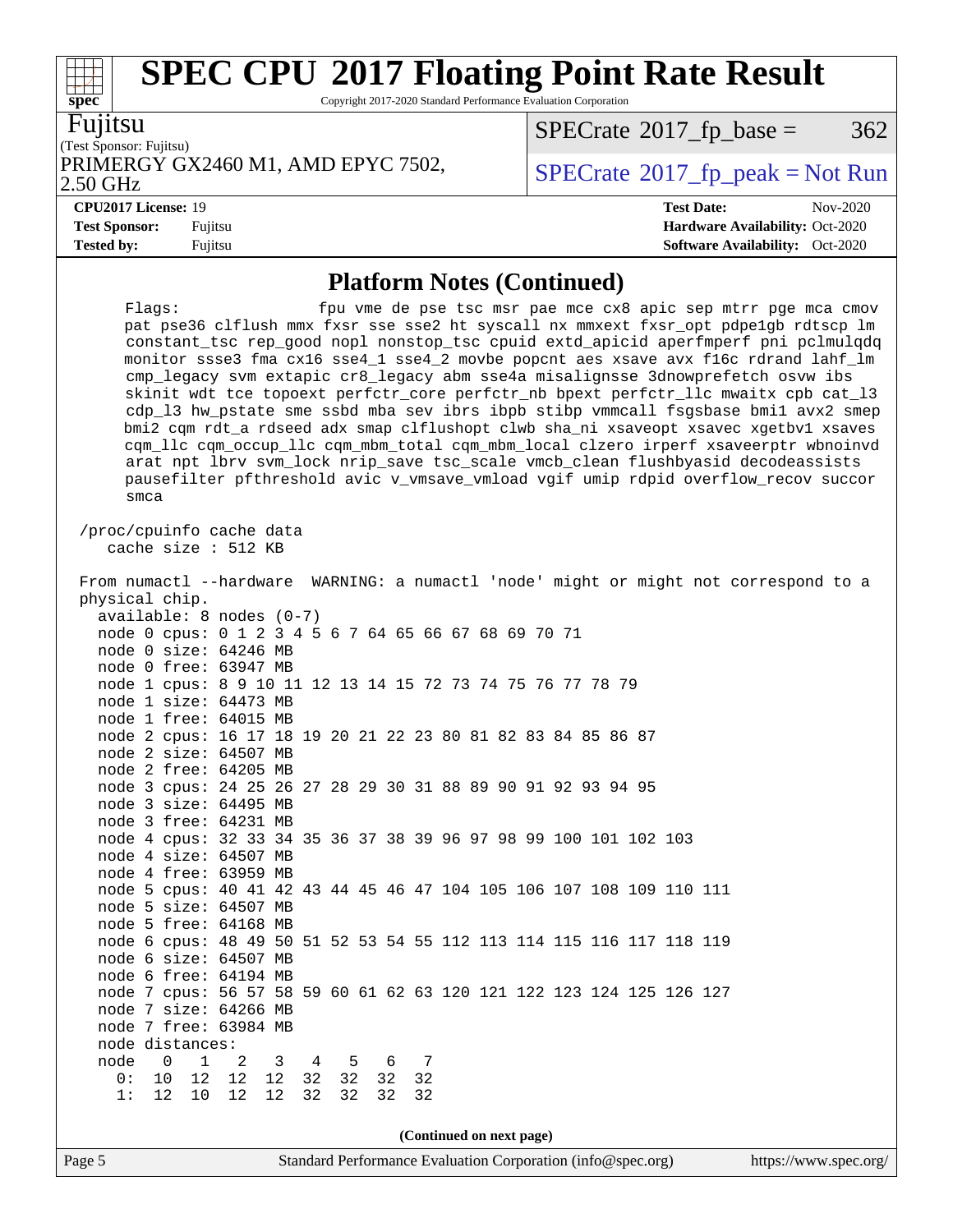| spec <sup>®</sup>                                                                                                                       |                                                                                                                                                                                                                                                                                                 | <b>SPEC CPU®2017 Floating Point Rate Result</b><br>Copyright 2017-2020 Standard Performance Evaluation Corporation                                                               |
|-----------------------------------------------------------------------------------------------------------------------------------------|-------------------------------------------------------------------------------------------------------------------------------------------------------------------------------------------------------------------------------------------------------------------------------------------------|----------------------------------------------------------------------------------------------------------------------------------------------------------------------------------|
| Fujitsu<br>(Test Sponsor: Fujitsu)                                                                                                      |                                                                                                                                                                                                                                                                                                 | $SPECTate$ <sup>®</sup> 2017_fp_base =<br>362                                                                                                                                    |
| 2.50 GHz                                                                                                                                | PRIMERGY GX2460 M1, AMD EPYC 7502,                                                                                                                                                                                                                                                              | $SPECrate^{\circ}2017rfp peak = Not Run$                                                                                                                                         |
| CPU2017 License: 19<br><b>Test Sponsor:</b><br><b>Tested by:</b>                                                                        | Fujitsu<br>Fujitsu                                                                                                                                                                                                                                                                              | <b>Test Date:</b><br>Nov-2020<br>Hardware Availability: Oct-2020<br><b>Software Availability:</b> Oct-2020                                                                       |
|                                                                                                                                         |                                                                                                                                                                                                                                                                                                 | <b>Platform Notes (Continued)</b>                                                                                                                                                |
| 2:<br>3:<br>12<br>32<br>4 :<br>32<br>5:<br>6:<br>32<br>32<br>7:<br>From /proc/meminfo<br>MemTotal:<br>HugePages_Total:<br>Hugepagesize: | 32<br>32<br>32<br>12 12 10 12<br>32<br>32<br>12<br>32<br>32<br>12<br>10<br>32<br>32<br>32 32<br>12<br>12<br>12<br>10<br>32 32 32<br>12 10 12<br>12<br>32<br>32 32<br>12 12 10<br>12<br>32<br>32<br>32<br>12<br>12 <sup>°</sup><br>12<br>10<br>527881928 kB<br>0<br>2048 kB                      |                                                                                                                                                                                  |
| os-release:<br>NAME="SLES"<br>ID="sles"<br>uname $-a$ :                                                                                 | From /etc/*release* /etc/*version*<br>VERSION="15-SP2"<br>VERSION_ID="15.2"<br>PRETTY_NAME="SUSE Linux Enterprise Server 15 SP2"<br>ID LIKE="suse"<br>$ANSI\_COLOR = "0:32"$<br>CPE_NAME="cpe:/o:suse:sles:15:sp2"<br>Linux localhost $5.3.18 - 22$ -default #1 SMP Wed Jun 3 12:16:43 UTC 2020 |                                                                                                                                                                                  |
|                                                                                                                                         | (720aeba/lp-1a956f1) x86_64 x86_64 x86_64 GNU/Linux<br>Kernel self-reported vulnerability status:                                                                                                                                                                                               |                                                                                                                                                                                  |
| itlb_multihit:                                                                                                                          | CVE-2018-3620 (L1 Terminal Fault):<br>Microarchitectural Data Sampling:<br>CVE-2017-5754 (Meltdown):                                                                                                                                                                                            | Not affected<br>Not affected<br>Not affected<br>Not affected<br>CVE-2018-3639 (Speculative Store Bypass): Mitigation: Speculative Store Bypass disabled<br>via prctl and seccomp |
|                                                                                                                                         | CVE-2017-5753 (Spectre variant 1):<br>$CVE-2017-5715$ (Spectre variant 2):                                                                                                                                                                                                                      | Mitigation: usercopy/swapgs barriers and __user<br>pointer sanitization<br>Mitigation: Full AMD retpoline, IBPB:<br>conditional, IBRS_FW, STIBP: conditional, RSB                |
| $srbds$ :<br>tsx_async_abort:                                                                                                           |                                                                                                                                                                                                                                                                                                 | filling<br>Not affected<br>Not affected                                                                                                                                          |
|                                                                                                                                         | run-level 3 Aug 20 09:11<br>SPEC is set to: /home/benchmark/speccpu                                                                                                                                                                                                                             |                                                                                                                                                                                  |
| Filesystem                                                                                                                              | Type Size Used Avail Use% Mounted on                                                                                                                                                                                                                                                            |                                                                                                                                                                                  |
|                                                                                                                                         |                                                                                                                                                                                                                                                                                                 | (Continued on next page)                                                                                                                                                         |
| Page 6                                                                                                                                  |                                                                                                                                                                                                                                                                                                 | Standard Performance Evaluation Corporation (info@spec.org)<br>https://www.spec.org/                                                                                             |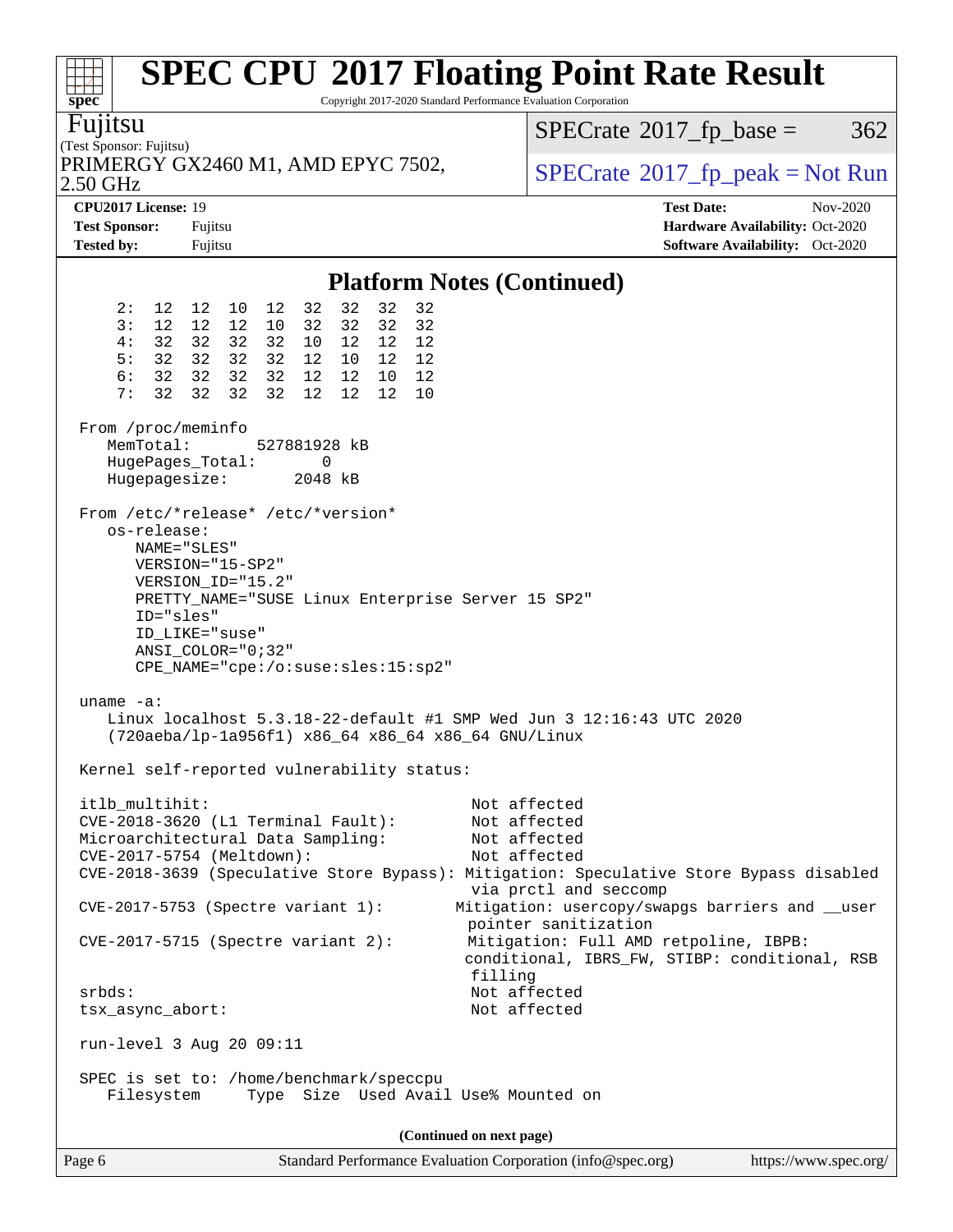Copyright 2017-2020 Standard Performance Evaluation Corporation

Fujitsu

**[spec](http://www.spec.org/)**

#### (Test Sponsor: Fujitsu) 2.50 GHz PRIMERGY GX2460 M1, AMD EPYC 7502,  $\vert$  [SPECrate](http://www.spec.org/auto/cpu2017/Docs/result-fields.html#SPECrate2017fppeak) 2017 fp peak = Not Run

 $SPECTate$ <sup>®</sup>[2017\\_fp\\_base =](http://www.spec.org/auto/cpu2017/Docs/result-fields.html#SPECrate2017fpbase) 362

**[CPU2017 License:](http://www.spec.org/auto/cpu2017/Docs/result-fields.html#CPU2017License)** 19 **[Test Date:](http://www.spec.org/auto/cpu2017/Docs/result-fields.html#TestDate)** Nov-2020 **[Test Sponsor:](http://www.spec.org/auto/cpu2017/Docs/result-fields.html#TestSponsor)** Fujitsu **[Hardware Availability:](http://www.spec.org/auto/cpu2017/Docs/result-fields.html#HardwareAvailability)** Oct-2020 **[Tested by:](http://www.spec.org/auto/cpu2017/Docs/result-fields.html#Testedby)** Fujitsu **Fugital Exception Contract Contract Contract Contract Contract Contract Contract Contract Contract Contract Contract Contract Contract Contract Contract Contract Contract Contract Contract Contract Co** 

### **[Platform Notes \(Continued\)](http://www.spec.org/auto/cpu2017/Docs/result-fields.html#PlatformNotes)**

/dev/nvme1n1p3 xfs 1.3T 6.0G 1.3T 1% /home

 From /sys/devices/virtual/dmi/id BIOS: American Megatrends Inc. V7.104 08/20/2020 Vendor: FUJITSU Product: PRIMERGY GX2460 M1 Product Family: empty Serial: MACK900001

 Additional information from dmidecode follows. WARNING: Use caution when you interpret this section. The 'dmidecode' program reads system data which is "intended to allow hardware to be accurately determined", but the intent may not be met, as there are frequent changes to hardware, firmware, and the "DMTF SMBIOS" standard.

Memory:

16x Samsung M393A4K40DB3-CWE 32 kB 2 rank 3200

(End of data from sysinfo program)

### **[Compiler Version Notes](http://www.spec.org/auto/cpu2017/Docs/result-fields.html#CompilerVersionNotes)** ============================================================================== C  $| 519.1bm_r(base) 538.imagick_r(base) 544.nab_r(base)$ ------------------------------------------------------------------------------ AOCC.LLVM.2.0.0.B191.2019\_07\_19 clang version 8.0.0 (CLANG: Jenkins AOCC\_2\_0\_0-Build#191) (based on LLVM AOCC.LLVM.2.0.0.B191.2019\_07\_19) Target: x86\_64-unknown-linux-gnu Thread model: posix InstalledDir: /sppo/dev/compilers/aocc-compiler-2.0.0/bin ------------------------------------------------------------------------------ ==============================================================================  $C++$  | 508.namd\_r(base) 510.parest\_r(base) ------------------------------------------------------------------------------ AOCC.LLVM.2.0.0.B191.2019\_07\_19 clang version 8.0.0 (CLANG: Jenkins AOCC\_2\_0\_0-Build#191) (based on LLVM AOCC.LLVM.2.0.0.B191.2019\_07\_19) Target: x86\_64-unknown-linux-gnu Thread model: posix InstalledDir: /sppo/dev/compilers/aocc-compiler-2.0.0/bin ------------------------------------------------------------------------------ ==============================================================================  $C_{++}$ , C | 511.povray\_r(base) 526.blender\_r(base) ------------------------------------------------------------------------------ AOCC.LLVM.2.0.0.B191.2019\_07\_19 clang version 8.0.0 (CLANG: Jenkins AOCC\_2\_0\_0-Build#191) (based on LLVM AOCC.LLVM.2.0.0.B191.2019\_07\_19) Target: x86\_64-unknown-linux-gnu **(Continued on next page)**

| Page 7 | Standard Performance Evaluation Corporation (info@spec.org) | https://www.spec.org/ |
|--------|-------------------------------------------------------------|-----------------------|
|        |                                                             |                       |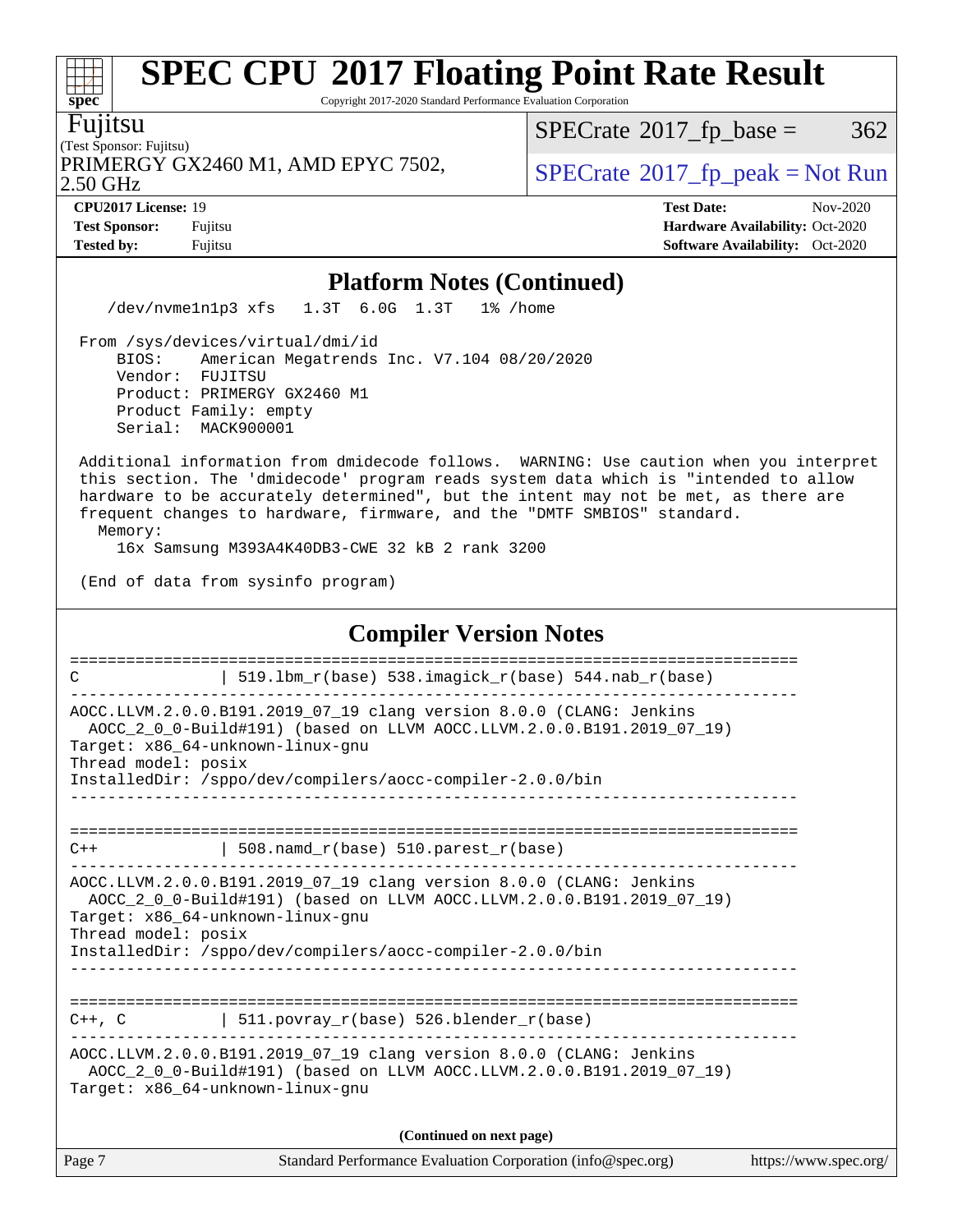Copyright 2017-2020 Standard Performance Evaluation Corporation

Fujitsu

**[spec](http://www.spec.org/)**

 $\pm r$ 

(Test Sponsor: Fujitsu) 2.50 GHz PRIMERGY GX2460 M1, AMD EPYC 7502,  $\vert$  [SPECrate](http://www.spec.org/auto/cpu2017/Docs/result-fields.html#SPECrate2017fppeak) 2017 fp peak = Not Run

 $SPECTate@2017_fp\_base = 362$ 

**[Tested by:](http://www.spec.org/auto/cpu2017/Docs/result-fields.html#Testedby)** Fujitsu **[Software Availability:](http://www.spec.org/auto/cpu2017/Docs/result-fields.html#SoftwareAvailability)** Oct-2020

**[CPU2017 License:](http://www.spec.org/auto/cpu2017/Docs/result-fields.html#CPU2017License)** 19 **[Test Date:](http://www.spec.org/auto/cpu2017/Docs/result-fields.html#TestDate)** Nov-2020 **[Test Sponsor:](http://www.spec.org/auto/cpu2017/Docs/result-fields.html#TestSponsor)** Fujitsu **[Hardware Availability:](http://www.spec.org/auto/cpu2017/Docs/result-fields.html#HardwareAvailability)** Oct-2020

## **[Compiler Version Notes \(Continued\)](http://www.spec.org/auto/cpu2017/Docs/result-fields.html#CompilerVersionNotes)**

Page 8 Standard Performance Evaluation Corporation [\(info@spec.org\)](mailto:info@spec.org) <https://www.spec.org/> Thread model: posix InstalledDir: /sppo/dev/compilers/aocc-compiler-2.0.0/bin AOCC.LLVM.2.0.0.B191.2019\_07\_19 clang version 8.0.0 (CLANG: Jenkins AOCC\_2\_0\_0-Build#191) (based on LLVM AOCC.LLVM.2.0.0.B191.2019\_07\_19) Target: x86\_64-unknown-linux-gnu Thread model: posix InstalledDir: /sppo/dev/compilers/aocc-compiler-2.0.0/bin ------------------------------------------------------------------------------ ============================================================================== C++, C, Fortran | 507.cactuBSSN\_r(base) ------------------------------------------------------------------------------ AOCC.LLVM.2.0.0.B191.2019\_07\_19 clang version 8.0.0 (CLANG: Jenkins AOCC\_2\_0\_0-Build#191) (based on LLVM AOCC.LLVM.2.0.0.B191.2019\_07\_19) Target: x86\_64-unknown-linux-gnu Thread model: posix InstalledDir: /sppo/dev/compilers/aocc-compiler-2.0.0/bin AOCC.LLVM.2.0.0.B191.2019\_07\_19 clang version 8.0.0 (CLANG: Jenkins AOCC\_2\_0\_0-Build#191) (based on LLVM AOCC.LLVM.2.0.0.B191.2019\_07\_19) Target: x86\_64-unknown-linux-gnu Thread model: posix InstalledDir: /sppo/dev/compilers/aocc-compiler-2.0.0/bin AOCC.LLVM.2.0.0.B191.2019\_07\_19 clang version 8.0.0 (CLANG: Jenkins AOCC\_2\_0\_0-Build#191) (based on LLVM AOCC.LLVM.2.0.0.B191.2019\_07\_19) Target: x86\_64-unknown-linux-gnu Thread model: posix InstalledDir: /sppo/dev/compilers/aocc-compiler-2.0.0/bin ------------------------------------------------------------------------------ ============================================================================== Fortran | 503.bwaves\_r(base) 549.fotonik3d\_r(base) 554.roms\_r(base) ------------------------------------------------------------------------------ AOCC.LLVM.2.0.0.B191.2019\_07\_19 clang version 8.0.0 (CLANG: Jenkins AOCC\_2\_0\_0-Build#191) (based on LLVM AOCC.LLVM.2.0.0.B191.2019\_07\_19) Target: x86\_64-unknown-linux-gnu Thread model: posix InstalledDir: /sppo/dev/compilers/aocc-compiler-2.0.0/bin ------------------------------------------------------------------------------ ============================================================================== Fortran,  $C$  | 521.wrf\_r(base) 527.cam4\_r(base) ------------------------------------------------------------------------------ AOCC.LLVM.2.0.0.B191.2019\_07\_19 clang version 8.0.0 (CLANG: Jenkins AOCC\_2\_0\_0-Build#191) (based on LLVM AOCC.LLVM.2.0.0.B191.2019\_07\_19) Target: x86\_64-unknown-linux-gnu Thread model: posix InstalledDir: /sppo/dev/compilers/aocc-compiler-2.0.0/bin **(Continued on next page)**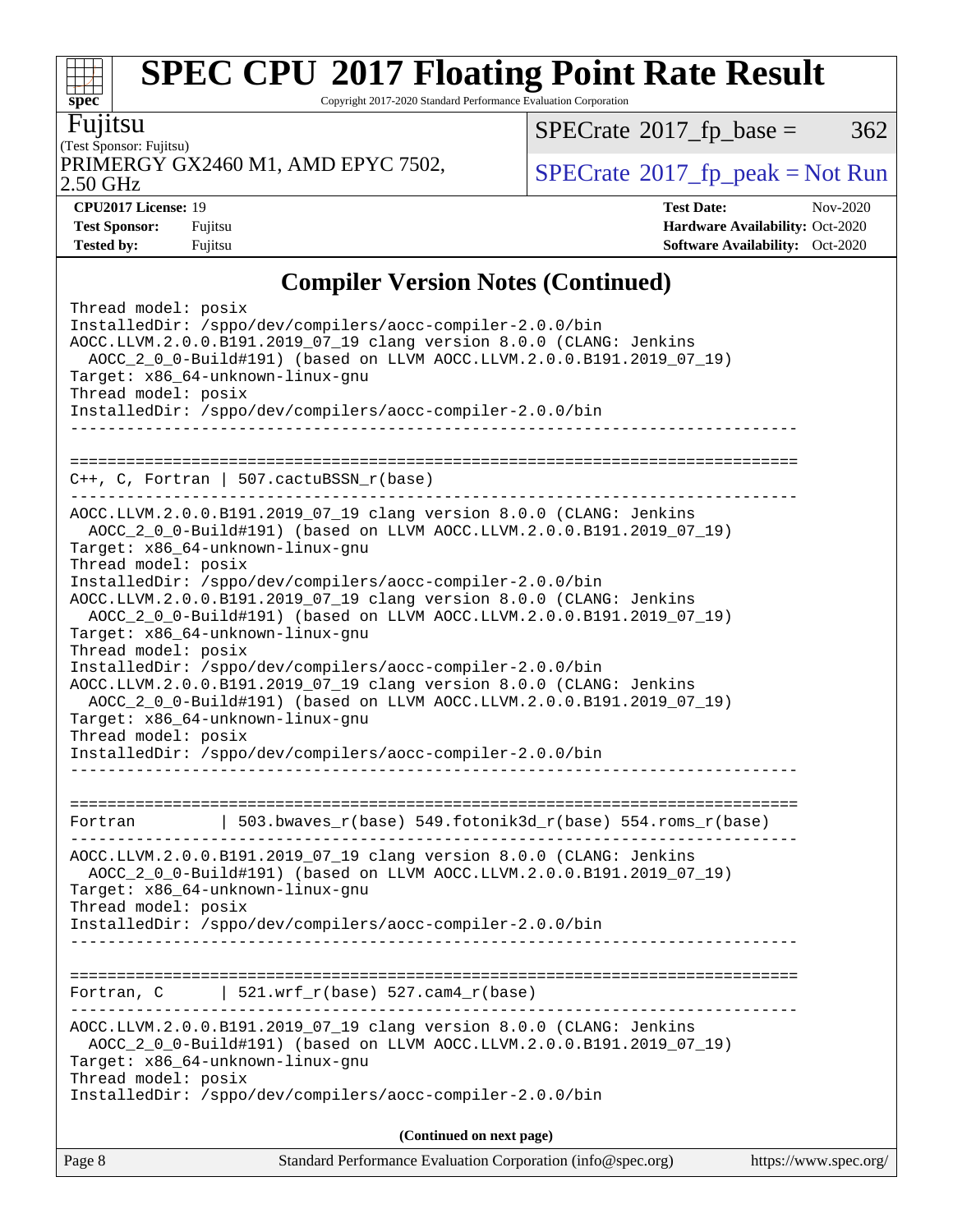Copyright 2017-2020 Standard Performance Evaluation Corporation

### Fujitsu

(Test Sponsor: Fujitsu) 2.50 GHz PRIMERGY GX2460 M1, AMD EPYC 7502,  $\vert$  [SPECrate](http://www.spec.org/auto/cpu2017/Docs/result-fields.html#SPECrate2017fppeak)®[2017\\_fp\\_peak = N](http://www.spec.org/auto/cpu2017/Docs/result-fields.html#SPECrate2017fppeak)ot Run

 $SPECTate@2017_fp\_base = 362$ 

**[spec](http://www.spec.org/)**

H F

**[Tested by:](http://www.spec.org/auto/cpu2017/Docs/result-fields.html#Testedby)** Fujitsu **[Software Availability:](http://www.spec.org/auto/cpu2017/Docs/result-fields.html#SoftwareAvailability)** Oct-2020

**[CPU2017 License:](http://www.spec.org/auto/cpu2017/Docs/result-fields.html#CPU2017License)** 19 **[Test Date:](http://www.spec.org/auto/cpu2017/Docs/result-fields.html#TestDate)** Nov-2020 **[Test Sponsor:](http://www.spec.org/auto/cpu2017/Docs/result-fields.html#TestSponsor)** Fujitsu **[Hardware Availability:](http://www.spec.org/auto/cpu2017/Docs/result-fields.html#HardwareAvailability)** Oct-2020

## **[Compiler Version Notes \(Continued\)](http://www.spec.org/auto/cpu2017/Docs/result-fields.html#CompilerVersionNotes)**

AOCC.LLVM.2.0.0.B191.2019\_07\_19 clang version 8.0.0 (CLANG: Jenkins AOCC\_2\_0\_0-Build#191) (based on LLVM AOCC.LLVM.2.0.0.B191.2019\_07\_19) Target: x86\_64-unknown-linux-gnu Thread model: posix InstalledDir: /sppo/dev/compilers/aocc-compiler-2.0.0/bin ------------------------------------------------------------------------------

## **[Base Compiler Invocation](http://www.spec.org/auto/cpu2017/Docs/result-fields.html#BaseCompilerInvocation)**

[C benchmarks](http://www.spec.org/auto/cpu2017/Docs/result-fields.html#Cbenchmarks): [clang](http://www.spec.org/cpu2017/results/res2020q4/cpu2017-20201124-24499.flags.html#user_CCbase_clang-c)

[C++ benchmarks:](http://www.spec.org/auto/cpu2017/Docs/result-fields.html#CXXbenchmarks) [clang++](http://www.spec.org/cpu2017/results/res2020q4/cpu2017-20201124-24499.flags.html#user_CXXbase_clang-cpp)

[Fortran benchmarks](http://www.spec.org/auto/cpu2017/Docs/result-fields.html#Fortranbenchmarks): [flang](http://www.spec.org/cpu2017/results/res2020q4/cpu2017-20201124-24499.flags.html#user_FCbase_flang)

[Benchmarks using both Fortran and C](http://www.spec.org/auto/cpu2017/Docs/result-fields.html#BenchmarksusingbothFortranandC): [flang](http://www.spec.org/cpu2017/results/res2020q4/cpu2017-20201124-24499.flags.html#user_CC_FCbase_flang) [clang](http://www.spec.org/cpu2017/results/res2020q4/cpu2017-20201124-24499.flags.html#user_CC_FCbase_clang-c)

[Benchmarks using both C and C++](http://www.spec.org/auto/cpu2017/Docs/result-fields.html#BenchmarksusingbothCandCXX): [clang++](http://www.spec.org/cpu2017/results/res2020q4/cpu2017-20201124-24499.flags.html#user_CC_CXXbase_clang-cpp) [clang](http://www.spec.org/cpu2017/results/res2020q4/cpu2017-20201124-24499.flags.html#user_CC_CXXbase_clang-c)

[Benchmarks using Fortran, C, and C++:](http://www.spec.org/auto/cpu2017/Docs/result-fields.html#BenchmarksusingFortranCandCXX) [clang++](http://www.spec.org/cpu2017/results/res2020q4/cpu2017-20201124-24499.flags.html#user_CC_CXX_FCbase_clang-cpp) [clang](http://www.spec.org/cpu2017/results/res2020q4/cpu2017-20201124-24499.flags.html#user_CC_CXX_FCbase_clang-c) [flang](http://www.spec.org/cpu2017/results/res2020q4/cpu2017-20201124-24499.flags.html#user_CC_CXX_FCbase_flang)

## **[Base Portability Flags](http://www.spec.org/auto/cpu2017/Docs/result-fields.html#BasePortabilityFlags)**

 503.bwaves\_r: [-DSPEC\\_LP64](http://www.spec.org/cpu2017/results/res2020q4/cpu2017-20201124-24499.flags.html#suite_baseEXTRA_PORTABILITY503_bwaves_r_DSPEC_LP64) 507.cactuBSSN\_r: [-DSPEC\\_LP64](http://www.spec.org/cpu2017/results/res2020q4/cpu2017-20201124-24499.flags.html#suite_baseEXTRA_PORTABILITY507_cactuBSSN_r_DSPEC_LP64) 508.namd\_r: [-DSPEC\\_LP64](http://www.spec.org/cpu2017/results/res2020q4/cpu2017-20201124-24499.flags.html#suite_baseEXTRA_PORTABILITY508_namd_r_DSPEC_LP64) 510.parest\_r: [-DSPEC\\_LP64](http://www.spec.org/cpu2017/results/res2020q4/cpu2017-20201124-24499.flags.html#suite_baseEXTRA_PORTABILITY510_parest_r_DSPEC_LP64) 511.povray\_r: [-DSPEC\\_LP64](http://www.spec.org/cpu2017/results/res2020q4/cpu2017-20201124-24499.flags.html#suite_baseEXTRA_PORTABILITY511_povray_r_DSPEC_LP64) 519.lbm\_r: [-DSPEC\\_LP64](http://www.spec.org/cpu2017/results/res2020q4/cpu2017-20201124-24499.flags.html#suite_baseEXTRA_PORTABILITY519_lbm_r_DSPEC_LP64) 521.wrf\_r: [-DSPEC\\_CASE\\_FLAG](http://www.spec.org/cpu2017/results/res2020q4/cpu2017-20201124-24499.flags.html#b521.wrf_r_baseCPORTABILITY_DSPEC_CASE_FLAG) [-Mbyteswapio](http://www.spec.org/cpu2017/results/res2020q4/cpu2017-20201124-24499.flags.html#user_baseFPORTABILITY521_wrf_r_F-mbyteswapio_543c39ce38db59bcbc3b888917ef58c313007ae1c27520b689e012995ae261114051d1d5efcb4182d175ce22a6a15532d3a9999882dd2c360e6d853f41da6883) [-DSPEC\\_LP64](http://www.spec.org/cpu2017/results/res2020q4/cpu2017-20201124-24499.flags.html#suite_baseEXTRA_PORTABILITY521_wrf_r_DSPEC_LP64) 526.blender\_r: [-funsigned-char](http://www.spec.org/cpu2017/results/res2020q4/cpu2017-20201124-24499.flags.html#user_baseCPORTABILITY526_blender_r_aocc-unsigned-char) [-D\\_\\_BOOL\\_DEFINED](http://www.spec.org/cpu2017/results/res2020q4/cpu2017-20201124-24499.flags.html#b526.blender_r_baseCXXPORTABILITY_D__BOOL_DEFINED) [-DSPEC\\_LP64](http://www.spec.org/cpu2017/results/res2020q4/cpu2017-20201124-24499.flags.html#suite_baseEXTRA_PORTABILITY526_blender_r_DSPEC_LP64) 527.cam4\_r: [-DSPEC\\_CASE\\_FLAG](http://www.spec.org/cpu2017/results/res2020q4/cpu2017-20201124-24499.flags.html#b527.cam4_r_basePORTABILITY_DSPEC_CASE_FLAG) [-DSPEC\\_LP64](http://www.spec.org/cpu2017/results/res2020q4/cpu2017-20201124-24499.flags.html#suite_baseEXTRA_PORTABILITY527_cam4_r_DSPEC_LP64) 538.imagick\_r: [-DSPEC\\_LP64](http://www.spec.org/cpu2017/results/res2020q4/cpu2017-20201124-24499.flags.html#suite_baseEXTRA_PORTABILITY538_imagick_r_DSPEC_LP64) 544.nab\_r: [-DSPEC\\_LP64](http://www.spec.org/cpu2017/results/res2020q4/cpu2017-20201124-24499.flags.html#suite_baseEXTRA_PORTABILITY544_nab_r_DSPEC_LP64) 549.fotonik3d\_r: [-DSPEC\\_LP64](http://www.spec.org/cpu2017/results/res2020q4/cpu2017-20201124-24499.flags.html#suite_baseEXTRA_PORTABILITY549_fotonik3d_r_DSPEC_LP64) 554.roms\_r: [-DSPEC\\_LP64](http://www.spec.org/cpu2017/results/res2020q4/cpu2017-20201124-24499.flags.html#suite_baseEXTRA_PORTABILITY554_roms_r_DSPEC_LP64)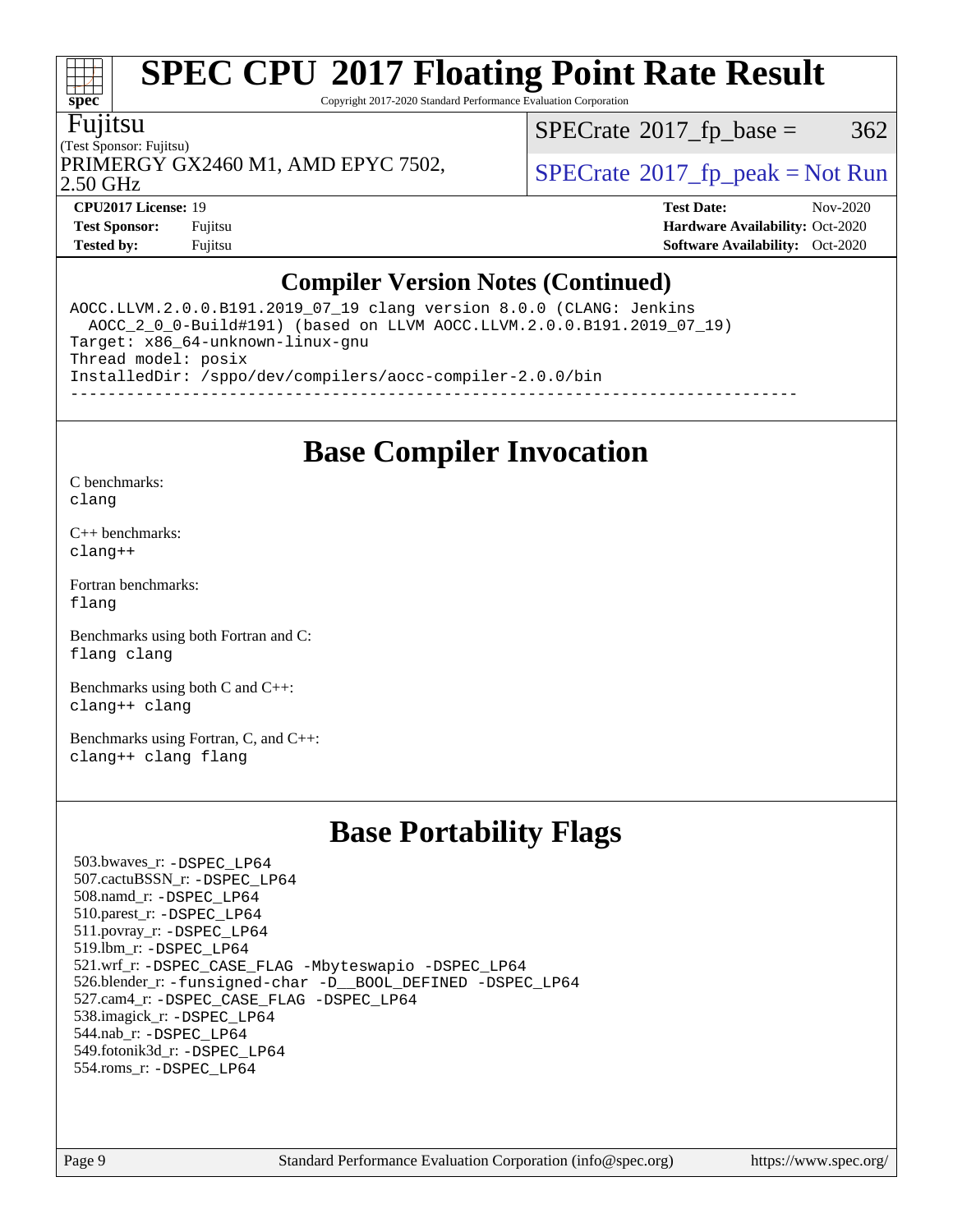Copyright 2017-2020 Standard Performance Evaluation Corporation

### Fujitsu

**[spec](http://www.spec.org/)**

(Test Sponsor: Fujitsu) PRIMERGY GX2460 M1, AMD EPYC 7502,  $\vert$  [SPECrate](http://www.spec.org/auto/cpu2017/Docs/result-fields.html#SPECrate2017fppeak) 2017 fp peak = Not Run

 $SPECTate@2017_fp\_base = 362$ 

2.50 GHz

**[CPU2017 License:](http://www.spec.org/auto/cpu2017/Docs/result-fields.html#CPU2017License)** 19 **[Test Date:](http://www.spec.org/auto/cpu2017/Docs/result-fields.html#TestDate)** Nov-2020

**[Test Sponsor:](http://www.spec.org/auto/cpu2017/Docs/result-fields.html#TestSponsor)** Fujitsu **[Hardware Availability:](http://www.spec.org/auto/cpu2017/Docs/result-fields.html#HardwareAvailability)** Oct-2020 **[Tested by:](http://www.spec.org/auto/cpu2017/Docs/result-fields.html#Testedby)** Fujitsu **Fugital Exception Contract Contract Contract Contract Contract Contract Contract Contract Contract Contract Contract Contract Contract Contract Contract Contract Contract Contract Contract Contract Co** 

## **[Base Optimization Flags](http://www.spec.org/auto/cpu2017/Docs/result-fields.html#BaseOptimizationFlags)**

#### [C benchmarks:](http://www.spec.org/auto/cpu2017/Docs/result-fields.html#Cbenchmarks)

[-flto](http://www.spec.org/cpu2017/results/res2020q4/cpu2017-20201124-24499.flags.html#user_CCbase_aocc-flto) [-Wl,-mllvm -Wl,-function-specialize](http://www.spec.org/cpu2017/results/res2020q4/cpu2017-20201124-24499.flags.html#user_CCbase_F-function-specialize_7e7e661e57922243ee67c9a1251cb8910e607325179a0ce7f2884e09a6f5d4a5ef0ae4f37e8a2a11c95fc48e931f06dc2b6016f14b511fcb441e048bef1b065a) [-Wl,-mllvm -Wl,-region-vectorize](http://www.spec.org/cpu2017/results/res2020q4/cpu2017-20201124-24499.flags.html#user_CCbase_F-region-vectorize_fb6c6b5aa293c88efc6c7c2b52b20755e943585b1fe8658c35afef78727fff56e1a56891413c30e36b8e2a6f9a71126986319243e80eb6110b78b288f533c52b) [-Wl,-mllvm -Wl,-vector-library=LIBMVEC](http://www.spec.org/cpu2017/results/res2020q4/cpu2017-20201124-24499.flags.html#user_CCbase_F-use-vector-library_0a14b27fae317f283640384a31f7bfcc2bd4c1d0b5cfc618a3a430800c9b20217b00f61303eff223a3251b4f06ffbc9739dc5296db9d1fbb9ad24a3939d86d66) [-Wl,-mllvm -Wl,-reduce-array-computations=3](http://www.spec.org/cpu2017/results/res2020q4/cpu2017-20201124-24499.flags.html#user_CCbase_F-reduce-array-computations_b882aefe7a5dda4e33149f6299762b9a720dace3e498e13756f4c04e5a19edf5315c1f3993de2e61ec41e8c206231f84e05da7040e1bb5d69ba27d10a12507e4) [-O3](http://www.spec.org/cpu2017/results/res2020q4/cpu2017-20201124-24499.flags.html#user_CCbase_F-O3) [-ffast-math](http://www.spec.org/cpu2017/results/res2020q4/cpu2017-20201124-24499.flags.html#user_CCbase_aocc-ffast-math) [-march=znver2](http://www.spec.org/cpu2017/results/res2020q4/cpu2017-20201124-24499.flags.html#user_CCbase_aocc-march_3e2e19cff2eeef60c5d90b059483627c9ea47eca6d66670dbd53f9185f6439e27eb5e104cf773e9e8ab18c8842ce63e461a3e948d0214bd567ef3ade411bf467) [-fstruct-layout=3](http://www.spec.org/cpu2017/results/res2020q4/cpu2017-20201124-24499.flags.html#user_CCbase_F-struct-layout) [-mllvm -unroll-threshold=50](http://www.spec.org/cpu2017/results/res2020q4/cpu2017-20201124-24499.flags.html#user_CCbase_F-unroll-threshold_458874500b2c105d6d5cb4d7a611c40e2b16e9e3d26b355fea72d644c3673b4de4b3932662f0ed3dbec75c491a13da2d2ca81180bd779dc531083ef1e1e549dc) [-fremap-arrays](http://www.spec.org/cpu2017/results/res2020q4/cpu2017-20201124-24499.flags.html#user_CCbase_F-fremap-arrays) [-mllvm -function-specialize](http://www.spec.org/cpu2017/results/res2020q4/cpu2017-20201124-24499.flags.html#user_CCbase_F-function-specialize_233b3bdba86027f1b094368157e481c5bc59f40286dc25bfadc1858dcd5745c24fd30d5f188710db7fea399bcc9f44a80b3ce3aacc70a8870250c3ae5e1f35b8) [-mllvm -enable-gvn-hoist](http://www.spec.org/cpu2017/results/res2020q4/cpu2017-20201124-24499.flags.html#user_CCbase_F-enable-gvn-hoist_e5856354646dd6ca1333a0ad99b817e4cf8932b91b82809fd8fd47ceff7b22a89eba5c98fd3e3fa5200368fd772cec3dd56abc3c8f7b655a71b9f9848dddedd5) [-mllvm -reduce-array-computations=3](http://www.spec.org/cpu2017/results/res2020q4/cpu2017-20201124-24499.flags.html#user_CCbase_F-reduce-array-computations_aceadb8604558b566e0e3a0d7a3c1533923dd1fa0889614e16288028922629a28d5695c24d3b3be4306b1e311c54317dfffe3a2e57fbcaabc737a1798de39145) [-mllvm -global-vectorize-slp](http://www.spec.org/cpu2017/results/res2020q4/cpu2017-20201124-24499.flags.html#user_CCbase_F-global-vectorize-slp_a3935e8627af4ced727033b1ffd4db27f4d541a363d28d82bf4c2925fb3a0fd4115d6e42d13a2829f9e024d6608eb67a85cb49770f2da5c5ac8dbc737afad603) [-mllvm -vector-library=LIBMVEC](http://www.spec.org/cpu2017/results/res2020q4/cpu2017-20201124-24499.flags.html#user_CCbase_F-use-vector-library_e584e20b4f7ec96aa109254b65d8e01d864f3d68580371b9d93ed7c338191d4cfce20c3c864632264effc6bbe4c7c38153d02096a342ee92501c4a53204a7871) [-mllvm -inline-threshold=1000](http://www.spec.org/cpu2017/results/res2020q4/cpu2017-20201124-24499.flags.html#user_CCbase_dragonegg-llvm-inline-threshold_b7832241b0a6397e4ecdbaf0eb7defdc10f885c2a282fa3240fdc99844d543fda39cf8a4a9dccf68cf19b5438ac3b455264f478df15da0f4988afa40d8243bab) [-flv-function-specialization](http://www.spec.org/cpu2017/results/res2020q4/cpu2017-20201124-24499.flags.html#user_CCbase_F-flv-function-specialization) [-z muldefs](http://www.spec.org/cpu2017/results/res2020q4/cpu2017-20201124-24499.flags.html#user_CCbase_aocc-muldefs) [-lmvec](http://www.spec.org/cpu2017/results/res2020q4/cpu2017-20201124-24499.flags.html#user_CCbase_F-lmvec) [-lamdlibm](http://www.spec.org/cpu2017/results/res2020q4/cpu2017-20201124-24499.flags.html#user_CCbase_F-lamdlibm) [-ljemalloc](http://www.spec.org/cpu2017/results/res2020q4/cpu2017-20201124-24499.flags.html#user_CCbase_jemalloc-lib) [-lflang](http://www.spec.org/cpu2017/results/res2020q4/cpu2017-20201124-24499.flags.html#user_CCbase_F-lflang) [C++ benchmarks](http://www.spec.org/auto/cpu2017/Docs/result-fields.html#CXXbenchmarks): [-std=c++98](http://www.spec.org/cpu2017/results/res2020q4/cpu2017-20201124-24499.flags.html#user_CXXbase_std-cpp) [-flto](http://www.spec.org/cpu2017/results/res2020q4/cpu2017-20201124-24499.flags.html#user_CXXbase_aocc-flto) [-Wl,-mllvm -Wl,-function-specialize](http://www.spec.org/cpu2017/results/res2020q4/cpu2017-20201124-24499.flags.html#user_CXXbase_F-function-specialize_7e7e661e57922243ee67c9a1251cb8910e607325179a0ce7f2884e09a6f5d4a5ef0ae4f37e8a2a11c95fc48e931f06dc2b6016f14b511fcb441e048bef1b065a) [-Wl,-mllvm -Wl,-region-vectorize](http://www.spec.org/cpu2017/results/res2020q4/cpu2017-20201124-24499.flags.html#user_CXXbase_F-region-vectorize_fb6c6b5aa293c88efc6c7c2b52b20755e943585b1fe8658c35afef78727fff56e1a56891413c30e36b8e2a6f9a71126986319243e80eb6110b78b288f533c52b) [-Wl,-mllvm -Wl,-vector-library=LIBMVEC](http://www.spec.org/cpu2017/results/res2020q4/cpu2017-20201124-24499.flags.html#user_CXXbase_F-use-vector-library_0a14b27fae317f283640384a31f7bfcc2bd4c1d0b5cfc618a3a430800c9b20217b00f61303eff223a3251b4f06ffbc9739dc5296db9d1fbb9ad24a3939d86d66) [-Wl,-mllvm -Wl,-reduce-array-computations=3](http://www.spec.org/cpu2017/results/res2020q4/cpu2017-20201124-24499.flags.html#user_CXXbase_F-reduce-array-computations_b882aefe7a5dda4e33149f6299762b9a720dace3e498e13756f4c04e5a19edf5315c1f3993de2e61ec41e8c206231f84e05da7040e1bb5d69ba27d10a12507e4) [-Wl,-mllvm -Wl,-suppress-fmas](http://www.spec.org/cpu2017/results/res2020q4/cpu2017-20201124-24499.flags.html#user_CXXbase_F-suppress-fmas_f00f00630e4a059e8af9c161e9bbf420bcf19890a7f99d5933525e66aa4b0bb3ab2339d2b12d97d3a5f5d271e839fe9c109938e91fe06230fb53651590cfa1e8) [-O3](http://www.spec.org/cpu2017/results/res2020q4/cpu2017-20201124-24499.flags.html#user_CXXbase_F-O3) [-ffast-math](http://www.spec.org/cpu2017/results/res2020q4/cpu2017-20201124-24499.flags.html#user_CXXbase_aocc-ffast-math) [-march=znver2](http://www.spec.org/cpu2017/results/res2020q4/cpu2017-20201124-24499.flags.html#user_CXXbase_aocc-march_3e2e19cff2eeef60c5d90b059483627c9ea47eca6d66670dbd53f9185f6439e27eb5e104cf773e9e8ab18c8842ce63e461a3e948d0214bd567ef3ade411bf467) [-mllvm -loop-unswitch-threshold=200000](http://www.spec.org/cpu2017/results/res2020q4/cpu2017-20201124-24499.flags.html#user_CXXbase_F-loop-unswitch-threshold_f9a82ae3270e55b5fbf79d0d96ee93606b73edbbe527d20b18b7bff1a3a146ad50cfc7454c5297978340ae9213029016a7d16221274d672d3f7f42ed25274e1d) [-mllvm -vector-library=LIBMVEC](http://www.spec.org/cpu2017/results/res2020q4/cpu2017-20201124-24499.flags.html#user_CXXbase_F-use-vector-library_e584e20b4f7ec96aa109254b65d8e01d864f3d68580371b9d93ed7c338191d4cfce20c3c864632264effc6bbe4c7c38153d02096a342ee92501c4a53204a7871) [-mllvm -unroll-threshold=100](http://www.spec.org/cpu2017/results/res2020q4/cpu2017-20201124-24499.flags.html#user_CXXbase_F-unroll-threshold_2755d0c78138845d361fa1543e3a063fffa198df9b3edf0cfb856bbc88a81e1769b12ac7a550c5d35197be55360db1a3f95a8d1304df999456cabf5120c45168) [-flv-function-specialization](http://www.spec.org/cpu2017/results/res2020q4/cpu2017-20201124-24499.flags.html#user_CXXbase_F-flv-function-specialization) [-mllvm -enable-partial-unswitch](http://www.spec.org/cpu2017/results/res2020q4/cpu2017-20201124-24499.flags.html#user_CXXbase_F-enable-partial-unswitch_6e1c33f981d77963b1eaf834973128a7f33ce3f8e27f54689656697a35e89dcc875281e0e6283d043e32f367dcb605ba0e307a92e830f7e326789fa6c61b35d3) [-z muldefs](http://www.spec.org/cpu2017/results/res2020q4/cpu2017-20201124-24499.flags.html#user_CXXbase_aocc-muldefs) [-lmvec](http://www.spec.org/cpu2017/results/res2020q4/cpu2017-20201124-24499.flags.html#user_CXXbase_F-lmvec) [-lamdlibm](http://www.spec.org/cpu2017/results/res2020q4/cpu2017-20201124-24499.flags.html#user_CXXbase_F-lamdlibm) [-ljemalloc](http://www.spec.org/cpu2017/results/res2020q4/cpu2017-20201124-24499.flags.html#user_CXXbase_jemalloc-lib) [-lflang](http://www.spec.org/cpu2017/results/res2020q4/cpu2017-20201124-24499.flags.html#user_CXXbase_F-lflang) [Fortran benchmarks:](http://www.spec.org/auto/cpu2017/Docs/result-fields.html#Fortranbenchmarks) [-flto](http://www.spec.org/cpu2017/results/res2020q4/cpu2017-20201124-24499.flags.html#user_FCbase_aocc-flto) [-Wl,-mllvm -Wl,-function-specialize](http://www.spec.org/cpu2017/results/res2020q4/cpu2017-20201124-24499.flags.html#user_FCbase_F-function-specialize_7e7e661e57922243ee67c9a1251cb8910e607325179a0ce7f2884e09a6f5d4a5ef0ae4f37e8a2a11c95fc48e931f06dc2b6016f14b511fcb441e048bef1b065a)

[-Wl,-mllvm -Wl,-region-vectorize](http://www.spec.org/cpu2017/results/res2020q4/cpu2017-20201124-24499.flags.html#user_FCbase_F-region-vectorize_fb6c6b5aa293c88efc6c7c2b52b20755e943585b1fe8658c35afef78727fff56e1a56891413c30e36b8e2a6f9a71126986319243e80eb6110b78b288f533c52b) [-Wl,-mllvm -Wl,-vector-library=LIBMVEC](http://www.spec.org/cpu2017/results/res2020q4/cpu2017-20201124-24499.flags.html#user_FCbase_F-use-vector-library_0a14b27fae317f283640384a31f7bfcc2bd4c1d0b5cfc618a3a430800c9b20217b00f61303eff223a3251b4f06ffbc9739dc5296db9d1fbb9ad24a3939d86d66) [-Wl,-mllvm -Wl,-reduce-array-computations=3](http://www.spec.org/cpu2017/results/res2020q4/cpu2017-20201124-24499.flags.html#user_FCbase_F-reduce-array-computations_b882aefe7a5dda4e33149f6299762b9a720dace3e498e13756f4c04e5a19edf5315c1f3993de2e61ec41e8c206231f84e05da7040e1bb5d69ba27d10a12507e4) [-O3](http://www.spec.org/cpu2017/results/res2020q4/cpu2017-20201124-24499.flags.html#user_FCbase_F-O3) [-march=znver2](http://www.spec.org/cpu2017/results/res2020q4/cpu2017-20201124-24499.flags.html#user_FCbase_aocc-march_3e2e19cff2eeef60c5d90b059483627c9ea47eca6d66670dbd53f9185f6439e27eb5e104cf773e9e8ab18c8842ce63e461a3e948d0214bd567ef3ade411bf467) [-funroll-loops](http://www.spec.org/cpu2017/results/res2020q4/cpu2017-20201124-24499.flags.html#user_FCbase_aocc-unroll-loops) [-Mrecursive](http://www.spec.org/cpu2017/results/res2020q4/cpu2017-20201124-24499.flags.html#user_FCbase_F-mrecursive_20a145d63f12d5750a899e17d4450b5b8b40330a9bb4af13688ca650e6fb30857bbbe44fb35cdbb895df6e5b2769de0a0d7659f51ff17acfbef6febafec4023f) [-mllvm -vector-library=LIBMVEC](http://www.spec.org/cpu2017/results/res2020q4/cpu2017-20201124-24499.flags.html#user_FCbase_F-use-vector-library_e584e20b4f7ec96aa109254b65d8e01d864f3d68580371b9d93ed7c338191d4cfce20c3c864632264effc6bbe4c7c38153d02096a342ee92501c4a53204a7871) [-z muldefs](http://www.spec.org/cpu2017/results/res2020q4/cpu2017-20201124-24499.flags.html#user_FCbase_aocc-muldefs) [-Kieee](http://www.spec.org/cpu2017/results/res2020q4/cpu2017-20201124-24499.flags.html#user_FCbase_F-kieee) [-fno-finite-math-only](http://www.spec.org/cpu2017/results/res2020q4/cpu2017-20201124-24499.flags.html#user_FCbase_aocc-fno-finite-math-only) [-lmvec](http://www.spec.org/cpu2017/results/res2020q4/cpu2017-20201124-24499.flags.html#user_FCbase_F-lmvec) [-lamdlibm](http://www.spec.org/cpu2017/results/res2020q4/cpu2017-20201124-24499.flags.html#user_FCbase_F-lamdlibm) [-ljemalloc](http://www.spec.org/cpu2017/results/res2020q4/cpu2017-20201124-24499.flags.html#user_FCbase_jemalloc-lib) [-lflang](http://www.spec.org/cpu2017/results/res2020q4/cpu2017-20201124-24499.flags.html#user_FCbase_F-lflang)

#### [Benchmarks using both Fortran and C:](http://www.spec.org/auto/cpu2017/Docs/result-fields.html#BenchmarksusingbothFortranandC)

[-flto](http://www.spec.org/cpu2017/results/res2020q4/cpu2017-20201124-24499.flags.html#user_CC_FCbase_aocc-flto) [-Wl,-mllvm -Wl,-function-specialize](http://www.spec.org/cpu2017/results/res2020q4/cpu2017-20201124-24499.flags.html#user_CC_FCbase_F-function-specialize_7e7e661e57922243ee67c9a1251cb8910e607325179a0ce7f2884e09a6f5d4a5ef0ae4f37e8a2a11c95fc48e931f06dc2b6016f14b511fcb441e048bef1b065a) [-Wl,-mllvm -Wl,-region-vectorize](http://www.spec.org/cpu2017/results/res2020q4/cpu2017-20201124-24499.flags.html#user_CC_FCbase_F-region-vectorize_fb6c6b5aa293c88efc6c7c2b52b20755e943585b1fe8658c35afef78727fff56e1a56891413c30e36b8e2a6f9a71126986319243e80eb6110b78b288f533c52b) [-Wl,-mllvm -Wl,-vector-library=LIBMVEC](http://www.spec.org/cpu2017/results/res2020q4/cpu2017-20201124-24499.flags.html#user_CC_FCbase_F-use-vector-library_0a14b27fae317f283640384a31f7bfcc2bd4c1d0b5cfc618a3a430800c9b20217b00f61303eff223a3251b4f06ffbc9739dc5296db9d1fbb9ad24a3939d86d66) [-Wl,-mllvm -Wl,-reduce-array-computations=3](http://www.spec.org/cpu2017/results/res2020q4/cpu2017-20201124-24499.flags.html#user_CC_FCbase_F-reduce-array-computations_b882aefe7a5dda4e33149f6299762b9a720dace3e498e13756f4c04e5a19edf5315c1f3993de2e61ec41e8c206231f84e05da7040e1bb5d69ba27d10a12507e4) [-O3](http://www.spec.org/cpu2017/results/res2020q4/cpu2017-20201124-24499.flags.html#user_CC_FCbase_F-O3) [-ffast-math](http://www.spec.org/cpu2017/results/res2020q4/cpu2017-20201124-24499.flags.html#user_CC_FCbase_aocc-ffast-math) [-march=znver2](http://www.spec.org/cpu2017/results/res2020q4/cpu2017-20201124-24499.flags.html#user_CC_FCbase_aocc-march_3e2e19cff2eeef60c5d90b059483627c9ea47eca6d66670dbd53f9185f6439e27eb5e104cf773e9e8ab18c8842ce63e461a3e948d0214bd567ef3ade411bf467) [-fstruct-layout=3](http://www.spec.org/cpu2017/results/res2020q4/cpu2017-20201124-24499.flags.html#user_CC_FCbase_F-struct-layout) [-mllvm -unroll-threshold=50](http://www.spec.org/cpu2017/results/res2020q4/cpu2017-20201124-24499.flags.html#user_CC_FCbase_F-unroll-threshold_458874500b2c105d6d5cb4d7a611c40e2b16e9e3d26b355fea72d644c3673b4de4b3932662f0ed3dbec75c491a13da2d2ca81180bd779dc531083ef1e1e549dc) [-fremap-arrays](http://www.spec.org/cpu2017/results/res2020q4/cpu2017-20201124-24499.flags.html#user_CC_FCbase_F-fremap-arrays) [-mllvm -function-specialize](http://www.spec.org/cpu2017/results/res2020q4/cpu2017-20201124-24499.flags.html#user_CC_FCbase_F-function-specialize_233b3bdba86027f1b094368157e481c5bc59f40286dc25bfadc1858dcd5745c24fd30d5f188710db7fea399bcc9f44a80b3ce3aacc70a8870250c3ae5e1f35b8) [-mllvm -enable-gvn-hoist](http://www.spec.org/cpu2017/results/res2020q4/cpu2017-20201124-24499.flags.html#user_CC_FCbase_F-enable-gvn-hoist_e5856354646dd6ca1333a0ad99b817e4cf8932b91b82809fd8fd47ceff7b22a89eba5c98fd3e3fa5200368fd772cec3dd56abc3c8f7b655a71b9f9848dddedd5) [-mllvm -reduce-array-computations=3](http://www.spec.org/cpu2017/results/res2020q4/cpu2017-20201124-24499.flags.html#user_CC_FCbase_F-reduce-array-computations_aceadb8604558b566e0e3a0d7a3c1533923dd1fa0889614e16288028922629a28d5695c24d3b3be4306b1e311c54317dfffe3a2e57fbcaabc737a1798de39145) [-mllvm -global-vectorize-slp](http://www.spec.org/cpu2017/results/res2020q4/cpu2017-20201124-24499.flags.html#user_CC_FCbase_F-global-vectorize-slp_a3935e8627af4ced727033b1ffd4db27f4d541a363d28d82bf4c2925fb3a0fd4115d6e42d13a2829f9e024d6608eb67a85cb49770f2da5c5ac8dbc737afad603) [-mllvm -vector-library=LIBMVEC](http://www.spec.org/cpu2017/results/res2020q4/cpu2017-20201124-24499.flags.html#user_CC_FCbase_F-use-vector-library_e584e20b4f7ec96aa109254b65d8e01d864f3d68580371b9d93ed7c338191d4cfce20c3c864632264effc6bbe4c7c38153d02096a342ee92501c4a53204a7871) [-mllvm -inline-threshold=1000](http://www.spec.org/cpu2017/results/res2020q4/cpu2017-20201124-24499.flags.html#user_CC_FCbase_dragonegg-llvm-inline-threshold_b7832241b0a6397e4ecdbaf0eb7defdc10f885c2a282fa3240fdc99844d543fda39cf8a4a9dccf68cf19b5438ac3b455264f478df15da0f4988afa40d8243bab) [-flv-function-specialization](http://www.spec.org/cpu2017/results/res2020q4/cpu2017-20201124-24499.flags.html#user_CC_FCbase_F-flv-function-specialization) [-funroll-loops](http://www.spec.org/cpu2017/results/res2020q4/cpu2017-20201124-24499.flags.html#user_CC_FCbase_aocc-unroll-loops) [-Mrecursive](http://www.spec.org/cpu2017/results/res2020q4/cpu2017-20201124-24499.flags.html#user_CC_FCbase_F-mrecursive_20a145d63f12d5750a899e17d4450b5b8b40330a9bb4af13688ca650e6fb30857bbbe44fb35cdbb895df6e5b2769de0a0d7659f51ff17acfbef6febafec4023f) [-z muldefs](http://www.spec.org/cpu2017/results/res2020q4/cpu2017-20201124-24499.flags.html#user_CC_FCbase_aocc-muldefs) [-Kieee](http://www.spec.org/cpu2017/results/res2020q4/cpu2017-20201124-24499.flags.html#user_CC_FCbase_F-kieee) [-fno-finite-math-only](http://www.spec.org/cpu2017/results/res2020q4/cpu2017-20201124-24499.flags.html#user_CC_FCbase_aocc-fno-finite-math-only) [-lmvec](http://www.spec.org/cpu2017/results/res2020q4/cpu2017-20201124-24499.flags.html#user_CC_FCbase_F-lmvec) [-lamdlibm](http://www.spec.org/cpu2017/results/res2020q4/cpu2017-20201124-24499.flags.html#user_CC_FCbase_F-lamdlibm) [-ljemalloc](http://www.spec.org/cpu2017/results/res2020q4/cpu2017-20201124-24499.flags.html#user_CC_FCbase_jemalloc-lib) [-lflang](http://www.spec.org/cpu2017/results/res2020q4/cpu2017-20201124-24499.flags.html#user_CC_FCbase_F-lflang)

#### [Benchmarks using both C and C++](http://www.spec.org/auto/cpu2017/Docs/result-fields.html#BenchmarksusingbothCandCXX):

[-std=c++98](http://www.spec.org/cpu2017/results/res2020q4/cpu2017-20201124-24499.flags.html#user_CC_CXXbase_std-cpp) [-flto](http://www.spec.org/cpu2017/results/res2020q4/cpu2017-20201124-24499.flags.html#user_CC_CXXbase_aocc-flto) [-Wl,-mllvm -Wl,-function-specialize](http://www.spec.org/cpu2017/results/res2020q4/cpu2017-20201124-24499.flags.html#user_CC_CXXbase_F-function-specialize_7e7e661e57922243ee67c9a1251cb8910e607325179a0ce7f2884e09a6f5d4a5ef0ae4f37e8a2a11c95fc48e931f06dc2b6016f14b511fcb441e048bef1b065a) [-Wl,-mllvm -Wl,-region-vectorize](http://www.spec.org/cpu2017/results/res2020q4/cpu2017-20201124-24499.flags.html#user_CC_CXXbase_F-region-vectorize_fb6c6b5aa293c88efc6c7c2b52b20755e943585b1fe8658c35afef78727fff56e1a56891413c30e36b8e2a6f9a71126986319243e80eb6110b78b288f533c52b) [-Wl,-mllvm -Wl,-vector-library=LIBMVEC](http://www.spec.org/cpu2017/results/res2020q4/cpu2017-20201124-24499.flags.html#user_CC_CXXbase_F-use-vector-library_0a14b27fae317f283640384a31f7bfcc2bd4c1d0b5cfc618a3a430800c9b20217b00f61303eff223a3251b4f06ffbc9739dc5296db9d1fbb9ad24a3939d86d66) [-Wl,-mllvm -Wl,-reduce-array-computations=3](http://www.spec.org/cpu2017/results/res2020q4/cpu2017-20201124-24499.flags.html#user_CC_CXXbase_F-reduce-array-computations_b882aefe7a5dda4e33149f6299762b9a720dace3e498e13756f4c04e5a19edf5315c1f3993de2e61ec41e8c206231f84e05da7040e1bb5d69ba27d10a12507e4) [-Wl,-mllvm -Wl,-suppress-fmas](http://www.spec.org/cpu2017/results/res2020q4/cpu2017-20201124-24499.flags.html#user_CC_CXXbase_F-suppress-fmas_f00f00630e4a059e8af9c161e9bbf420bcf19890a7f99d5933525e66aa4b0bb3ab2339d2b12d97d3a5f5d271e839fe9c109938e91fe06230fb53651590cfa1e8) [-O3](http://www.spec.org/cpu2017/results/res2020q4/cpu2017-20201124-24499.flags.html#user_CC_CXXbase_F-O3) [-ffast-math](http://www.spec.org/cpu2017/results/res2020q4/cpu2017-20201124-24499.flags.html#user_CC_CXXbase_aocc-ffast-math) [-march=znver2](http://www.spec.org/cpu2017/results/res2020q4/cpu2017-20201124-24499.flags.html#user_CC_CXXbase_aocc-march_3e2e19cff2eeef60c5d90b059483627c9ea47eca6d66670dbd53f9185f6439e27eb5e104cf773e9e8ab18c8842ce63e461a3e948d0214bd567ef3ade411bf467) [-fstruct-layout=3](http://www.spec.org/cpu2017/results/res2020q4/cpu2017-20201124-24499.flags.html#user_CC_CXXbase_F-struct-layout) [-mllvm -unroll-threshold=50](http://www.spec.org/cpu2017/results/res2020q4/cpu2017-20201124-24499.flags.html#user_CC_CXXbase_F-unroll-threshold_458874500b2c105d6d5cb4d7a611c40e2b16e9e3d26b355fea72d644c3673b4de4b3932662f0ed3dbec75c491a13da2d2ca81180bd779dc531083ef1e1e549dc) [-fremap-arrays](http://www.spec.org/cpu2017/results/res2020q4/cpu2017-20201124-24499.flags.html#user_CC_CXXbase_F-fremap-arrays) [-mllvm -function-specialize](http://www.spec.org/cpu2017/results/res2020q4/cpu2017-20201124-24499.flags.html#user_CC_CXXbase_F-function-specialize_233b3bdba86027f1b094368157e481c5bc59f40286dc25bfadc1858dcd5745c24fd30d5f188710db7fea399bcc9f44a80b3ce3aacc70a8870250c3ae5e1f35b8) [-mllvm -enable-gvn-hoist](http://www.spec.org/cpu2017/results/res2020q4/cpu2017-20201124-24499.flags.html#user_CC_CXXbase_F-enable-gvn-hoist_e5856354646dd6ca1333a0ad99b817e4cf8932b91b82809fd8fd47ceff7b22a89eba5c98fd3e3fa5200368fd772cec3dd56abc3c8f7b655a71b9f9848dddedd5)

**(Continued on next page)**

| Page 10 | Standard Performance Evaluation Corporation (info@spec.org) |  | https://www.spec.org/ |
|---------|-------------------------------------------------------------|--|-----------------------|
|---------|-------------------------------------------------------------|--|-----------------------|